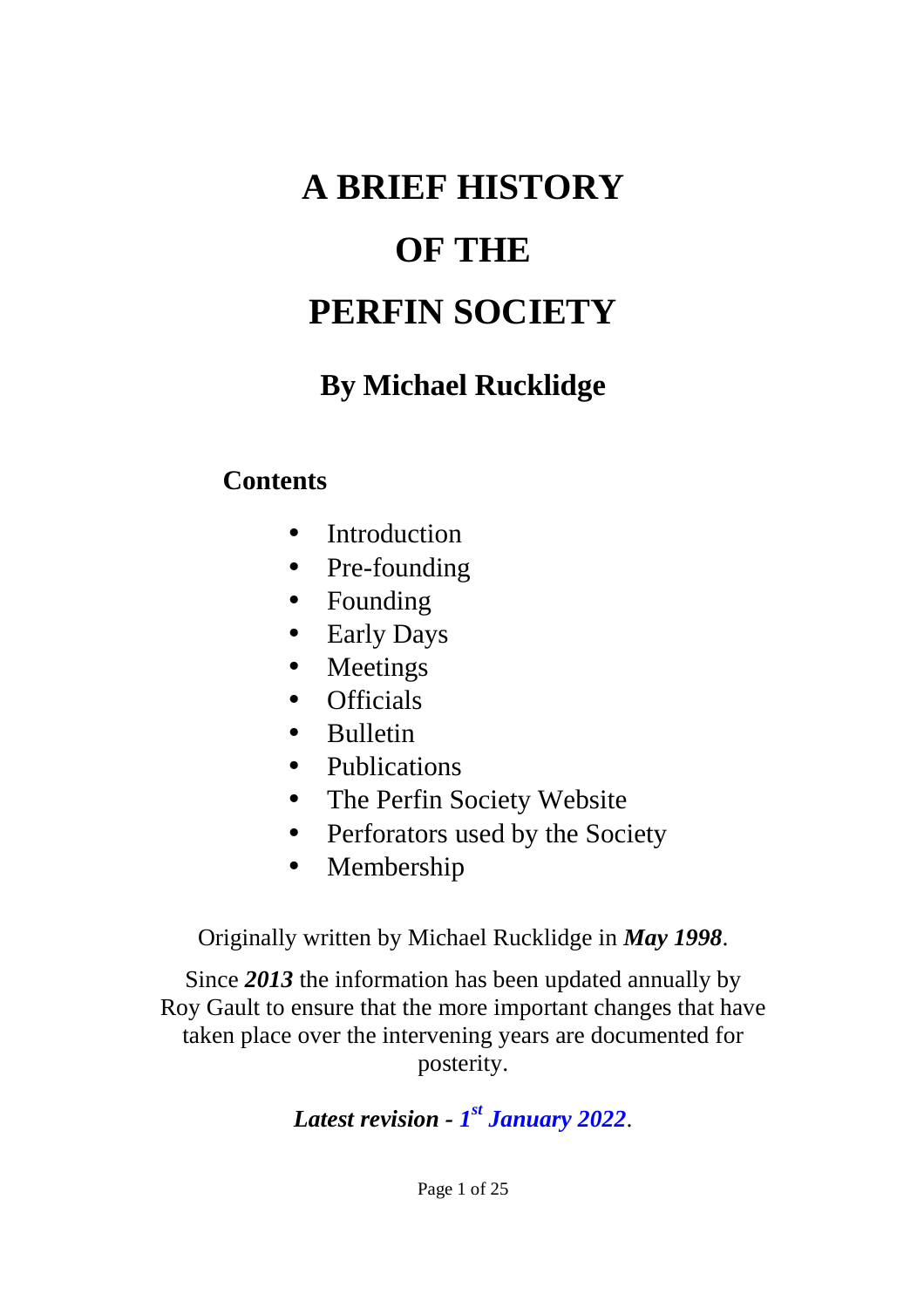# **Introduction**

The **40th anniversary** of the Society in **1997** seems an appropriate time to record its early history before it is forgotten. The memories and recollections of long-standing members have been tapped to supplement written records such as the Society Bulletins and, notably, the Jennings book.

It would be foolish to claim that there are no errors or omissions but we believe these to be few and minor.

# **Pre-founding**

Although perfins were introduced by Sloper in 1868 it was many years before they were recognised as worthy of study by philatelists. For a long time most collectors regarded them as damaged stamps and destroyed them. This attitude lasted until comparatively recently, but has changed markedly in the last twenty years. The change is due partly to the publication of articles in the philatelic press and the efforts of our members.

Several collectors did study perfins in the 1920 to 1945 period, notably Hugh Vallencey, who published a short monograph in 1933, Dr Rendall, and Charles Bein who corresponded with other collectors chiefly in the U.S.A.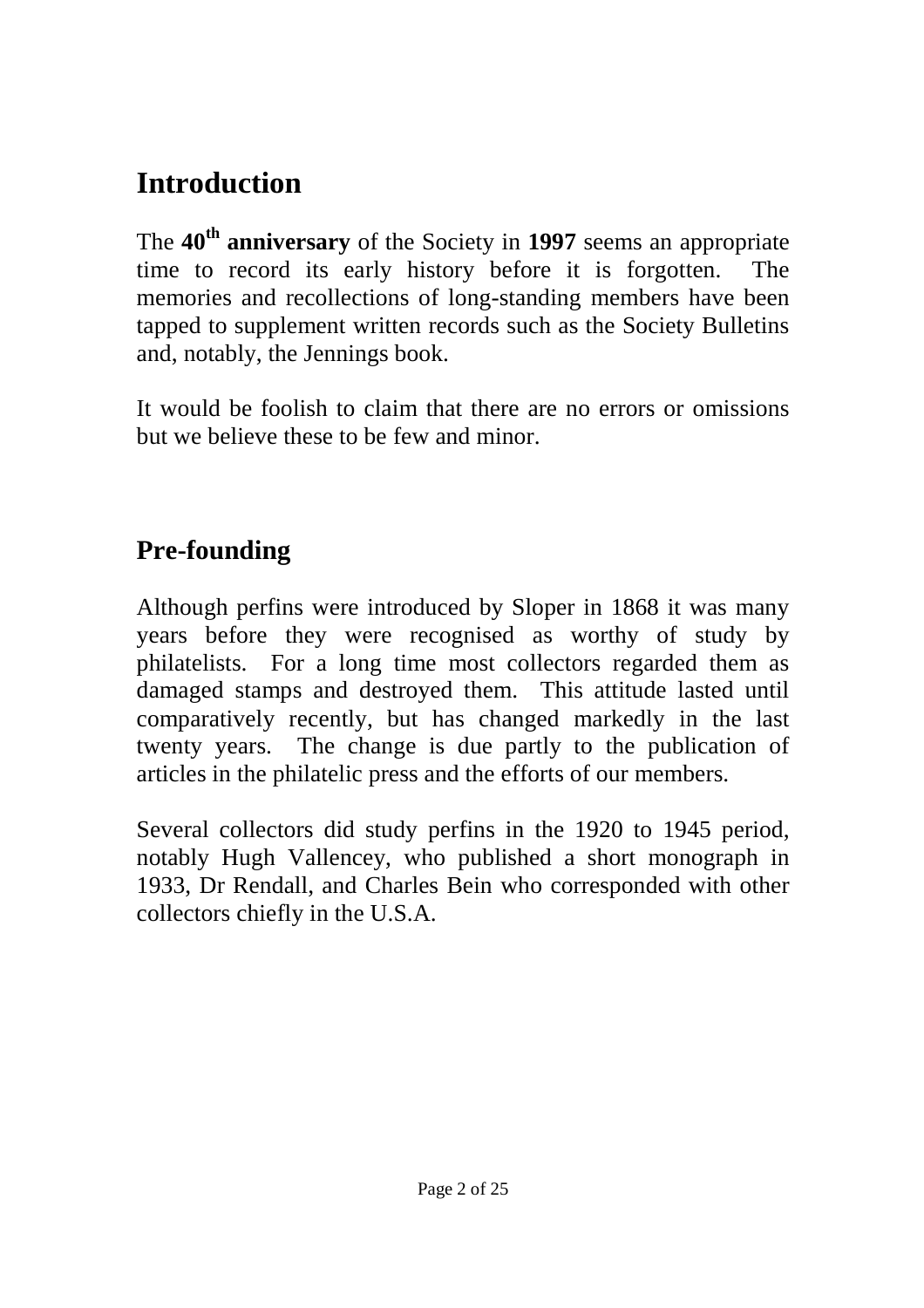# **Founding**

After World War II Perfin enthusiasts corresponded and when, in 1956, Charles Jennings had a two-part article about perfins published in *Stamp Collecting,* more people wrote for further information. They were directed to Ron Bowman who had already been selected as the contact person for their small group. In 1957 the number of correspondents had risen to twenty and in July 1957 they founded the Society we know today.

These founder members were:

Bowman, R J \* *Carr, C J T* Bartleson, A S Blyth, J G Clarkson, H Davidson, D Eades, E Fosbery, J Hoggett, R A Jennings, C Lucas, Mrs B Millett, P J Muggleton, D \* *Nelson, J* Newman, Mrs J Smith, F H B Tomkins, B C Welch, M O West, W Young, Keith Rymer

\* Still members today (*1 st January 2022*).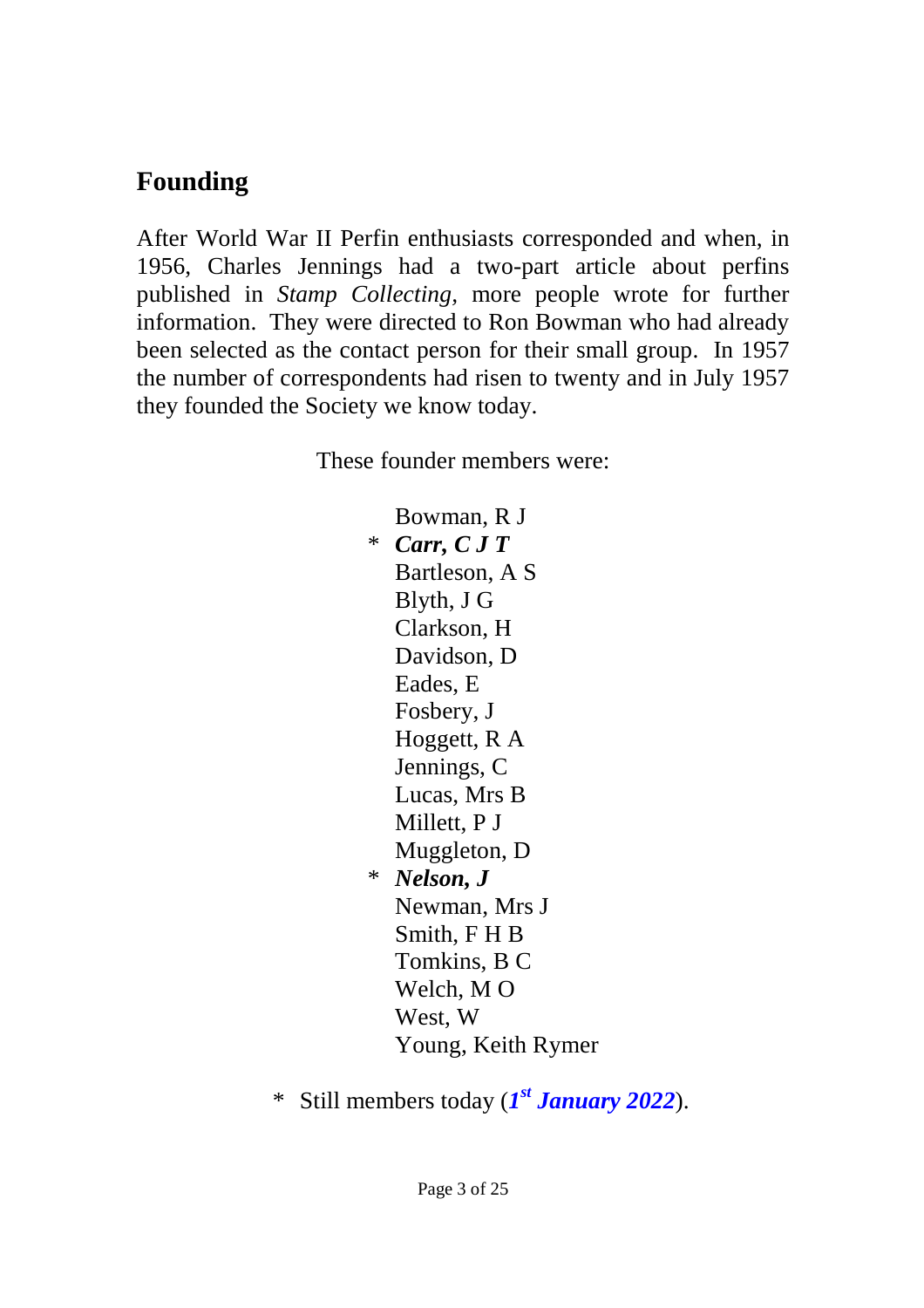The original title was the *G. B. Perfin Study Group.* Evidently modesty prevented the use of the more prestigious 'Society'. At the end of 1963 it became *Security Endorsement & Perfin Society of G. B.* This cumbersome title was adopted almost entirely at the insistence of the then President, Charles Jennings, who maintained correctly that overprints and underprints were the predecessors of Perfins and should therefore be included in the title.

At the London meeting in November 1983 it was decided that the title *The Perfin Society* be adopted. The aims of the Society are the study of all aspects of Perfins. These comprise:

- the identification of users
- the recording of dies
- periods of use
- number of patterns in the perforating heads, etc.

All this information to be published in the form of lists, catalogues, and monographs as appropriate.

In short, the society has been known under three different titles:

| 1957-1963 G.B. Perfin Study Group.                      |
|---------------------------------------------------------|
| 1963-1983 Security Endorsement & Perfin Society of G.B. |
| <b>1983-Date</b> The Perfin Society.                    |

# **Early Days**

Originally the dissemination of information was by correspondence from member to member. It was soon realised that this was rather slow and inefficient. A duplicated news-sheet was started in 1957 and was sent to all members. This was sent out every month, or two months, depending on the workload of the Secretary/Editor.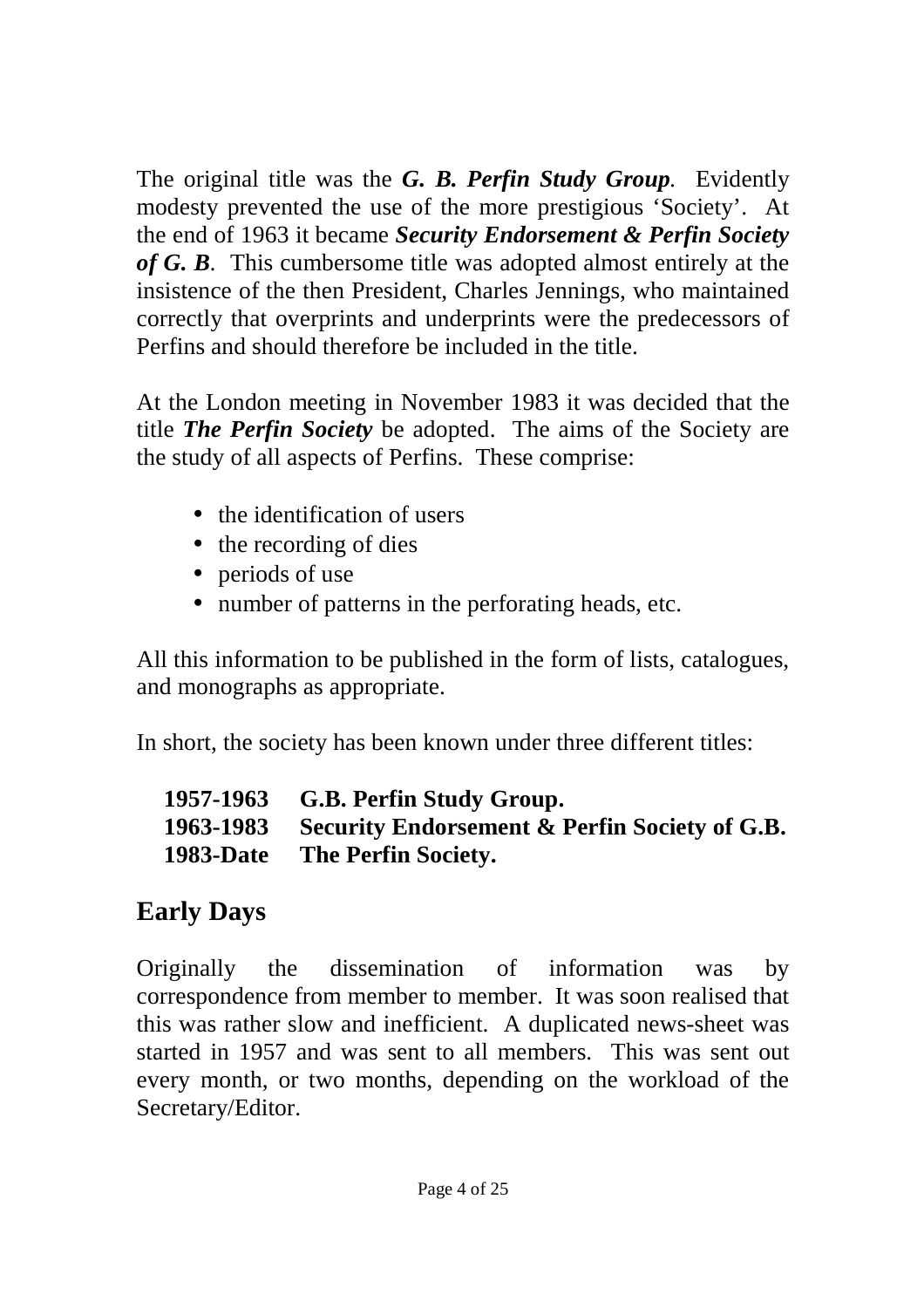## **Meetings**

Membership of the Society has always been widespread, initially in the U K and U S A and subsequently worldwide. Consequently communication between members was for the most part by the written or spoken word, but then came the Internet!

Members soon realised that meetings were very desirable for those who could manage to attend. The first meeting was proposed in June 1961 and took place at the *Crown & Sugarloaf Inn* on 18th November that year. Twelve members attended. Two more meetings were arranged the following year and then seem to have lapsed for some nine years. Regular annual meetings in November started again at:

- B P A, 466 Strand: 1971 and 1972.
- National Liberal Club, 1 Whitehall Place: 1973 to 1981, in rooms rented by the B P F.
- B P F, 314 Vauxhall Bridge Road: 1982 to 1983.
- Baden Powell House, Queens Gate: 1984 to 1999.
- StampShow 2000 Earls Court: May 2000.  $\mathbf{r}$
- Independent Order of Oddfellows, Warren Street: November 2000 to May 2005.
- Friends House, 173 Euston Road: November 2005 to May 2008.
- London & Scottish Regimental Headquarters, Horseferry Road: November 2008, and again in April 2009.
- The Young Chelsea Bridge Club, 32 Barkston Gardens: August 2009, and November 2010 to April 2013.
- Hilton Hotel: May 2010.
- Grosvenor Auctions, 399-401 Strand, London: Oct 2013 to Oct 2018.
- Royal Philatelic Society, 41 Devonshire Place, London: May 2019.  $\mathbf{r}$
- Royal Philatelic Society, 15 Abchurch Lane, London: Oct 2019.  $\mathbf{r}$
- No meetings were held in 2020 due to the Covid-19 Pandemic!
- King's Head public house Oct 2021.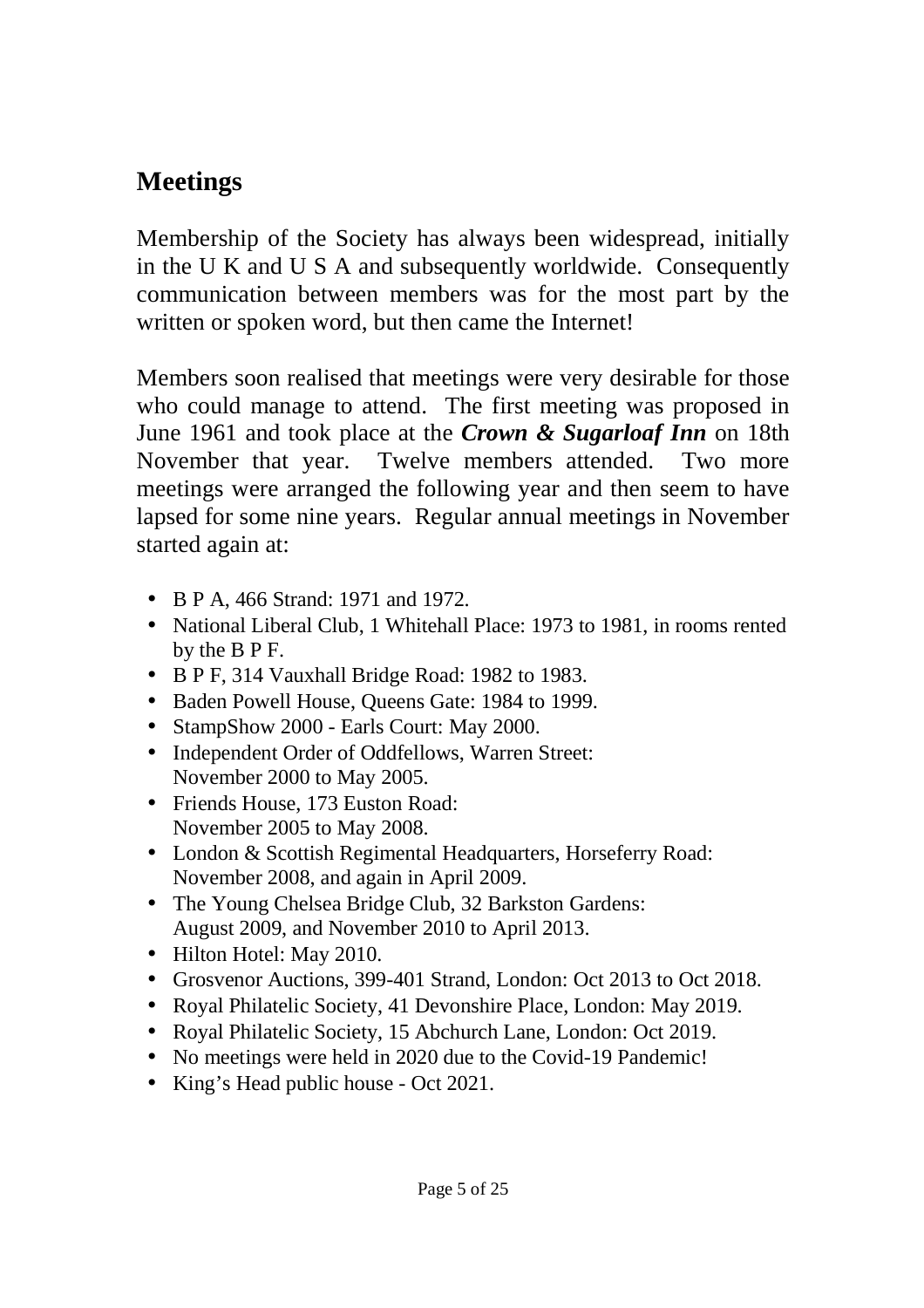These meetings were all held in London and attendance inevitably limited to those willing and able to travel there. On a few occasions members from overseas have attended when their holiday or business stay in the U K coincided with a meeting.

A handful of provincial meetings have been held in *Sheffield*, *Cambridge*, *Birmingham*, and *Morley*. The last is held at a Stamp Fair, the last Saturday of each month, and Perfin collectors are usually to be found there. The other venues have usually been in members' homes.

In recent years, regional meetings have also been held at:

- Sheffield Wednesday Football Club.
- Mid-Pex 2013, where the Perfin Society also manned a stand.
- Ham-Pex 2021 …

# **Officials of the Society**

The rather casual way in which the Society was started has meant that no committee as such has ever been set up. The running of the Society has always been in the hands of the officials, who are recruited as and when a replacement is necessary. This rather unprofessional procedure has resulted for the most part in the Society being run by a small band of keen and energetic workers who are responsible for the flourishing state in which it finds itself today.

The day-to-day running of the Society is left in the hands of the appropriate official. Any more serious matters are discussed with the other officials before a decision is taken. The London meetings are sounded out for opinions on such matters - this is as near to an Annual General Meeting as is considered practical. Any fundamental matter which is considered to require the opinion of all members would be the subject of a postal vote by all members. Fortunately this has not yet proved necessary.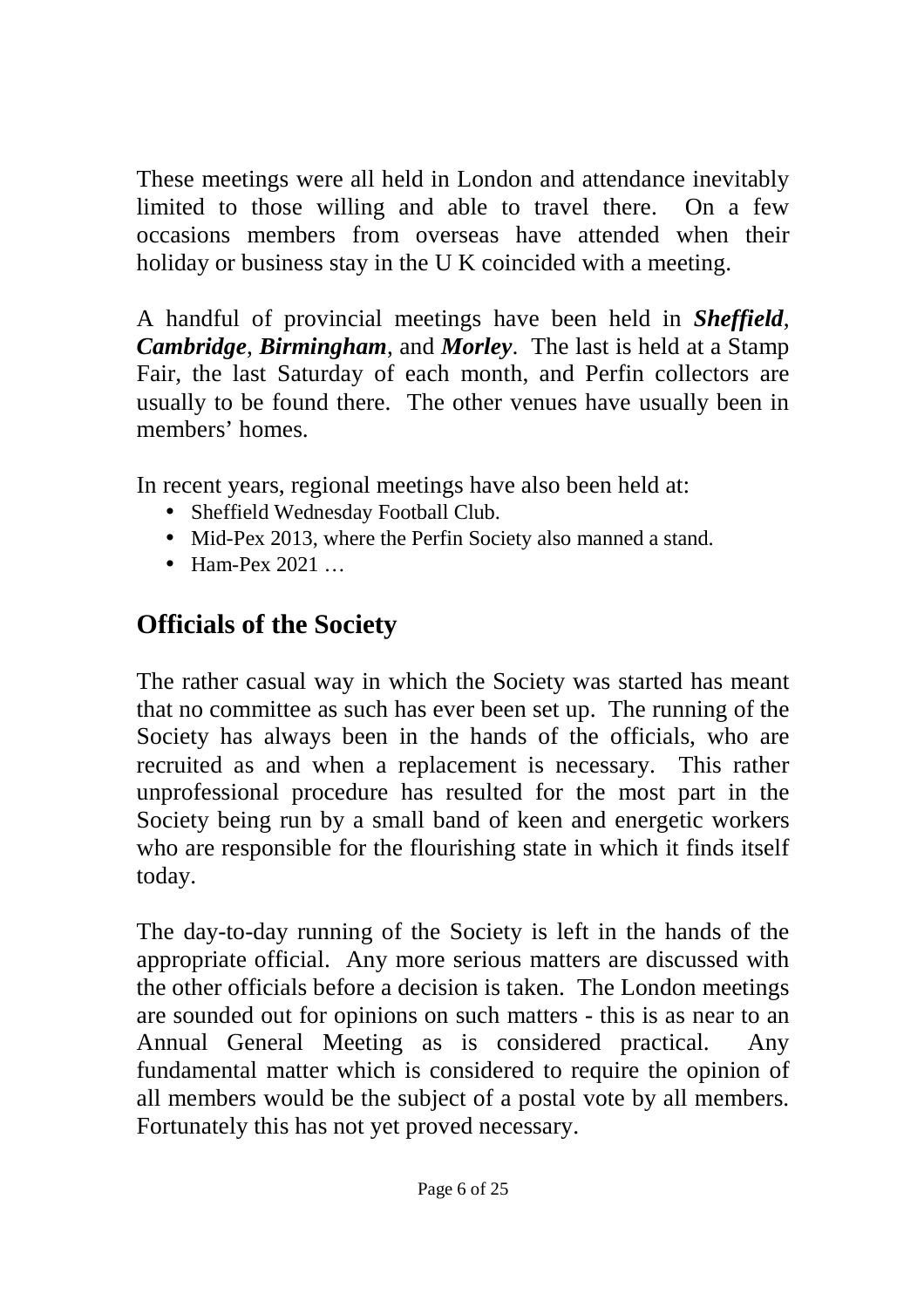# **President**

This office is virtually a sinecure but it was felt that the Society should have a titular head ideally chosen for his/her contribution to the Society and knowledge of Perfins.

| <b>Charles Jennings</b>  | 1957 - 1973    |
|--------------------------|----------------|
| <b>Keith Rymer Young</b> | 1973 - 1979    |
| <b>John Nelson</b>       | 1979 - 1993    |
| <b>Michael Rucklidge</b> | 1993 - 1998    |
| <b>Chris Carr</b>        | 1998 - 2010    |
| <b>Rosemary Smith</b>    | 2010 - 2020    |
| <b>Richard Husband</b>   | 2020 - Current |

## **Secretary**

The founding secretary was *Ron Bowman* who combined this post with those of Treasurer and Bulletin Editor until 1970. By then these tasks were too much for one person. (Bulletin Editor entailed amassing material, typing stencils, running off some 170 copies, stuffing into envelopes, stamping and mailing every month).

| <b>Ron Bowman</b>        | 1957 - 1970    |
|--------------------------|----------------|
| <b>Michael Rucklidge</b> | 1970 - 1993    |
| Dave Hill                | 1993 - 2008    |
| <b>Stephen Steere</b>    | 2008 - Current |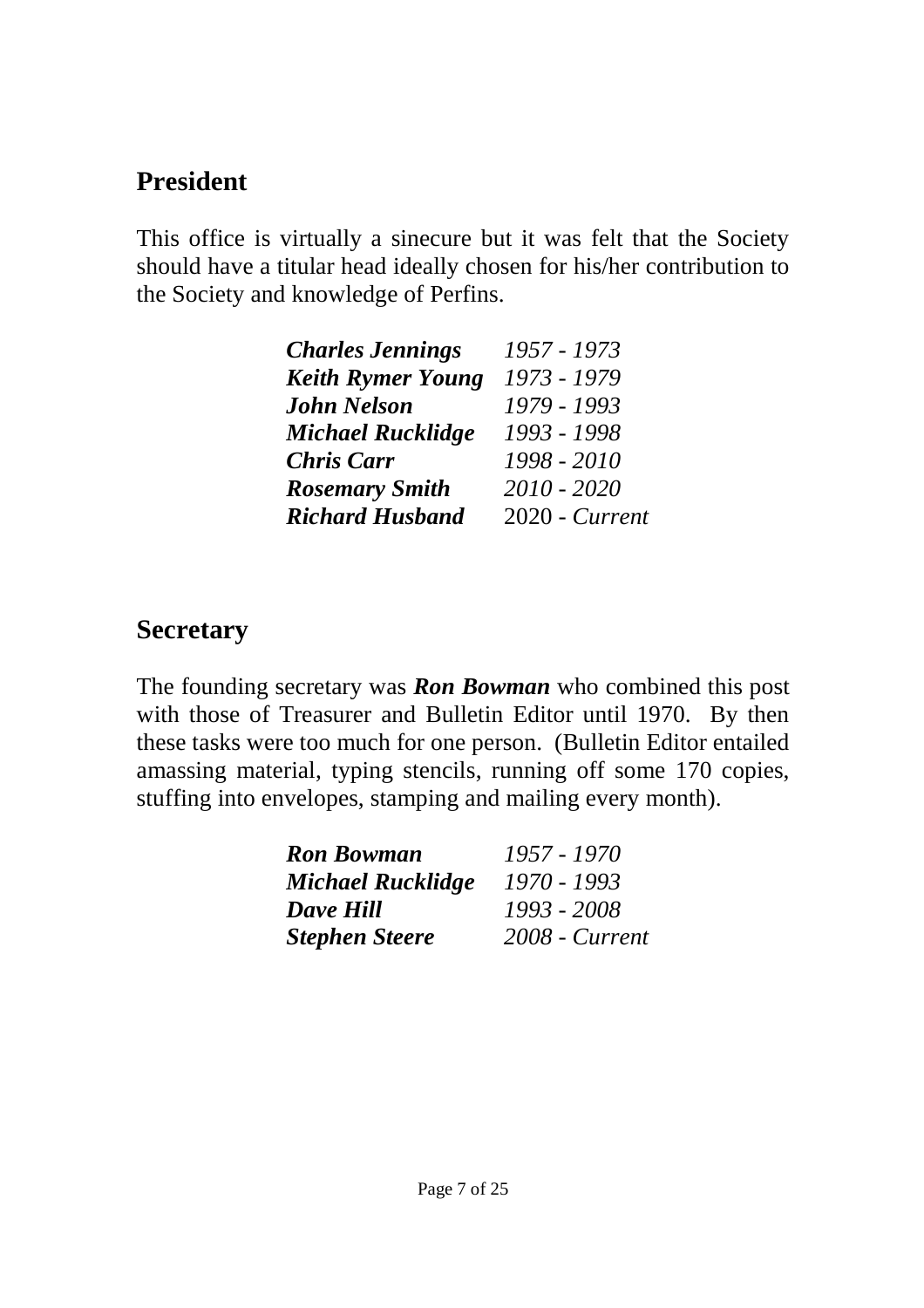#### **Treasurer**

| <b>Ron Bowman</b>        | 1957 - 1968    |
|--------------------------|----------------|
| <b>John Nelson</b>       | 1968 - 1970    |
| <b>Richard Husband</b>   | 1970 - 1977    |
| <b>Michael Rucklidge</b> | 1977 - 1993    |
| <b>Dave Hill</b>         | 1993 - 2008    |
| <b>Stephen Steere</b>    | 2008 - Current |

It will be seen that the two posts, Secretary and Treasurer, have often been combined. This has worked quite well since some of the labour is common to both posts e.g. keeping the membership list up-to-date.

# **Bulletin Editor**

This is possibly the most important post since the Bulletin is the cement which holds the Society together. With some help from *Chris Carr* and *Vic Terry, Ron Bowman* produced the Newsletter, later renamed the Bulletin, from the start until his untimely death in 1982.

| <b>Ron Bowman</b>     | 1957 - 1982    |
|-----------------------|----------------|
| <b>Tony Edwards</b>   | 1982 - 1987    |
| <b>Frank Tully</b>    | 1987 - 1988    |
| <b>Rosemary Smith</b> | 1988 - 2005    |
| <b>Maurice Harp</b>   | 2005 - Current |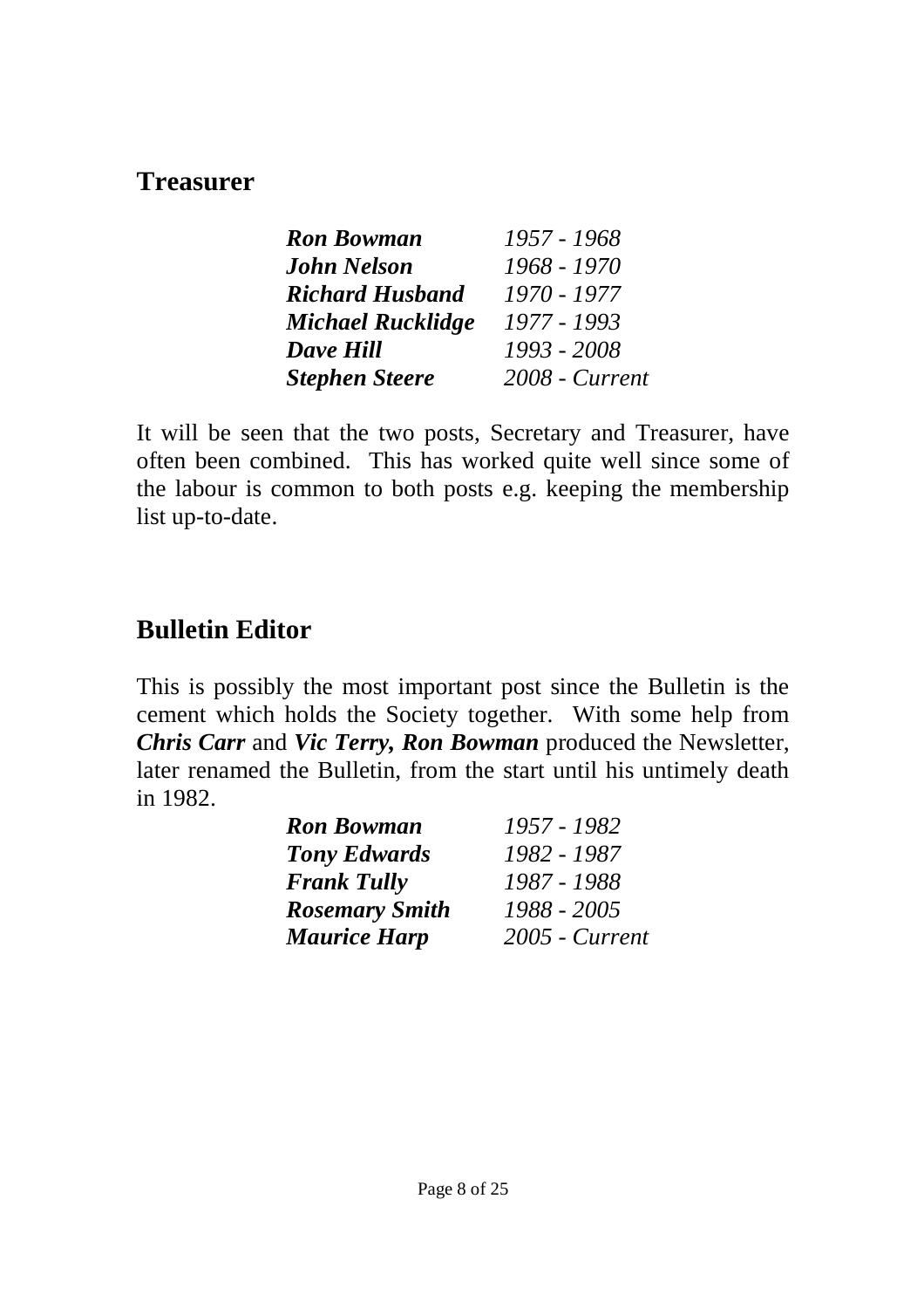# **Catalogue Editor**

It soon became obvious that to produce worthwhile catalogues it is essential to have an individual to gather and collate all the available data. This is a task demanding many, many hours of careful work and we have been very fortunate in the occupiers of this post.

| <b>Basil Tomkins</b> | 1964 - 1984    |
|----------------------|----------------|
| <b>Tony Edwards</b>  | 1985 - 1989    |
| <b>Roy Gault</b>     | 1989 - Current |

The late Basil Tomkins is remembered by giving his name to the Identified Perfins Catalogue - the '**Tomkins'.** 

#### **Publications Officer**

For many years the publications produced by the Society were prepared by *Ron Bowman from* stencils and sent out with the bulletins. More recently they have been printed either in-house or by outside printers. Eventually it became desirable to have a single person to order, store and despatch material.

| <b>David Higgs</b>      | 1985 - 1987 |
|-------------------------|-------------|
| <b>Tony Edwards</b>     | 1987 - 1989 |
| <b>Geoff Longbottom</b> | 1989 - 1991 |
| <b>John Donner</b>      | 1991 - 1999 |
| <b>Jeff Turnbull</b>    | 2000 - 2010 |
| <b>Terry Comper</b>     | 2010 - 2021 |

*Post rendered obsolete in October 2021 as the catalogues are now issued electronically.*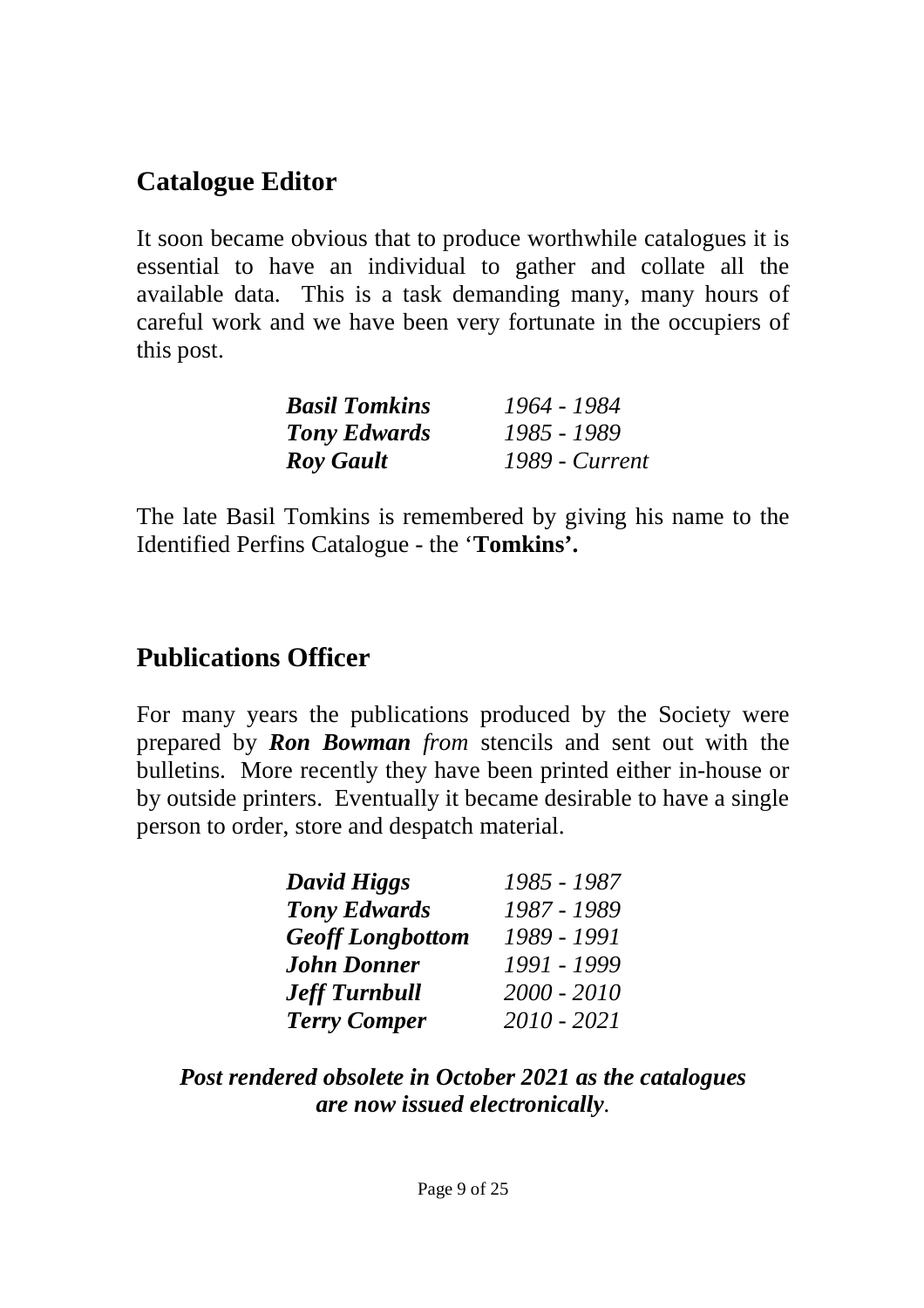#### **Auctioneer**

The Society's postal auction started in a small way in *1964* and has grown considerably, thanks to many hours of devoted work by the auctioneers.

| <b>Chris Carr</b>    | 1964 - 1974    |
|----------------------|----------------|
| <b>Ted Francombe</b> | 1975 - 1976    |
| <b>Peter Day</b>     | 1979 - 1986    |
| <b>Harry Skinner</b> | 1987 - 1998    |
| <b>Tony Edwards</b>  | 1998 - 1999    |
| <b>John Donner</b>   | $2000 - 2014$  |
| <b>Sean Brady</b>    | $2014 - 2016$  |
| <b>Ron Mills</b>     | 2016 - 2021    |
| <b>William Hall</b>  | 2021 - Current |

# **Packet Superintendent**

The Sales Packet has had a chequered career with eight members running it over the years. It has provided a useful way of disposing of members' Perfins but has never been profitable largely because of losses in the mail.

| W West                   | 1957 - 1959 |
|--------------------------|-------------|
| <b>Michael Rucklidge</b> | 1959 - 1964 |
| W West                   | 1965 - 1966 |
| <b>John Nelson</b>       | 1971        |
| <b>Brian Birch</b>       | 1971 - 1982 |
| <b>John Luft</b>         | 1983 - 1986 |
| <b>David Scott</b>       | 1986 - 1989 |
| <b>Dave Hill</b>         | 1990 - 2005 |

*The Exchange Packet system ceased in 2005 due to lack of booklets and costs.*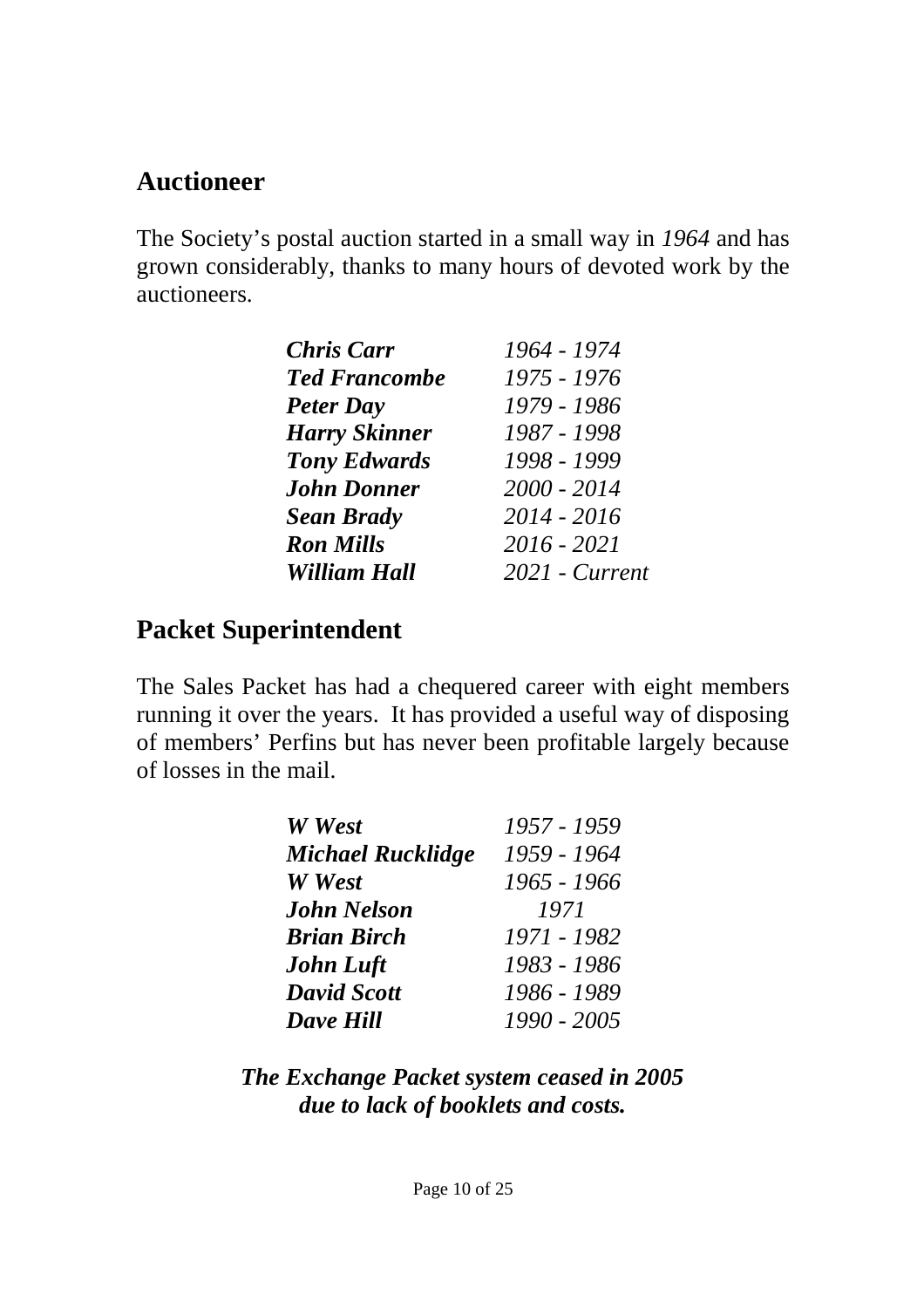# **Librarian**

The Society soon began to accumulate written material on perfins such as catalogues, articles from the press, bulletins from other societies, etc. These formed the nucleus of the library from which items could be loaned to members by mail. A librarian to keep this material and arrange the loans was obviously essential.

| <b>G</b> Holden           | 1961 - 1963    |
|---------------------------|----------------|
| <b>Frank Summers</b>      | 1964 - 1970    |
| <b>Brian Birch</b>        | 1971 - 1984    |
| <b>M</b> Hankin           | 1985 - 1986    |
| <b>Geoff Longbottom</b>   | 1987 - 1991    |
| <b>Maurice Harp</b>       | 1991 - 1994    |
| <b>John Donner</b>        | 1994 - 1999    |
| <b>Alastair Walter</b>    | 2000 - 2009    |
| - Vacant -                | 2009 - 2011    |
| <b>Brian Morgan</b>       | 2011 - 2013    |
| <b>Roy Gault - keeper</b> | 2013 - 2014    |
| <b>Sean Brady</b>         | 2014 - 2017    |
| <b>Ron Mills</b>          | 2017           |
| <b>Roy Gault - keeper</b> | 2017 - Current |

#### **Web Master**

| <b>Alastair Walter</b> | 2001 - 2002      |
|------------------------|------------------|
| <b>Jon Evans</b>       | 2002 - 2005      |
| <b>Alastair Walter</b> | $2005$ - Current |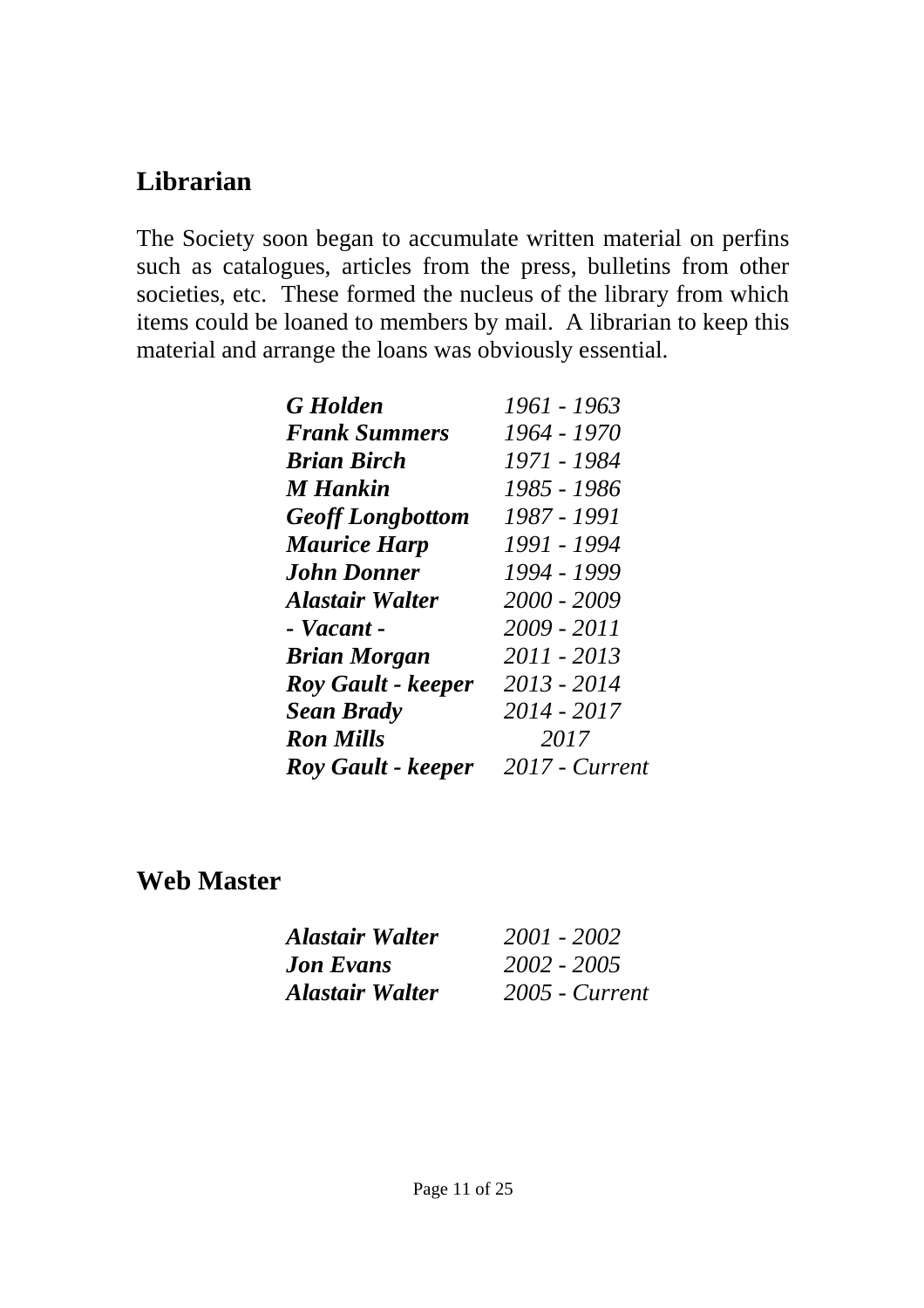# **Bulletin**

The Bulletin has always been the major means of dissemination of information among members. In the early days it was produced from stencils typed by Ron Bowman. He prepared the manuscript, ran off copies on the 'Gestetner', placed in envelopes and posted. The bulletin appeared every month until 1972, since when it has appeared every two months.



Currently the bulletin is prepared on a computer by the editor, *Maurice Harp*, and is printed professionally in Sheffield. Since 2010, the Bulletin has been despatched by member *Margaret Harding*, helping to spread the workload. Since 2007 the Bulletin may also be received in electronic form as a pdf via e-Mail, and from the February 2017 edition  $(N^{\circ}.406)$ , the entire Bulletin is now in full colour.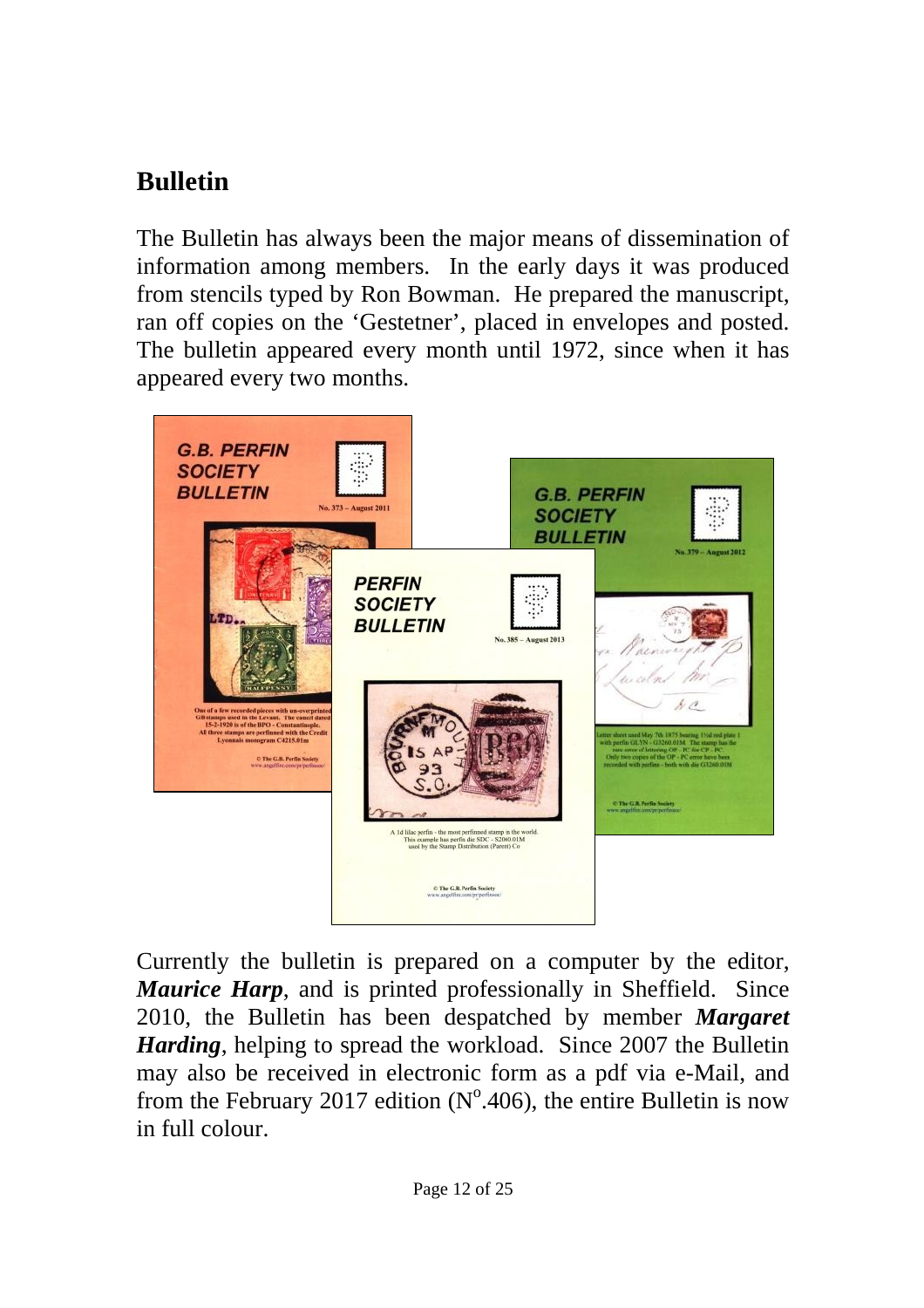# **Publications**

One of the main tasks of the Society is the cataloguing of the many Perfin designs found on the stamps of the U.K.

The first listing of G.B. Perfins was the *Simplified* catalogue. This listed all the then known patterns in numerical order starting at 1 for each letter of the alphabet. Since it was suspected (all too rightly) that more patterns would be found, blanks were left so that these could be allocated the appropriate serial number.

An illustrated catalogue of G.B. Perfins was published by *Victor Van Lint* in the USA in 1959. This consisted of illustrations only, some 80 to a page. Reference to a particular pattern was numerical e.g. 45.71 is the first pattern on line 7 on page 45. Some *10,000* patterns were illustrated.

In 1971 Harvey Tilles in the USA proposed a G.B. catalogue giving illustrations, details of letters (number of holes, height etc) plus the identities of users where known. Initially little interest was shown and it was not until 1975 that publication started a letter or two at a time. Some *14,000* patterns were illustrated. The compilation was done by *Basil Tomkins* of the Perfin Society and *Robert J McKee* of the American Perfins Club. Publication was undertaken by *Harvey Tilles* of the Perfins Club.

Patterns were allocated with numbers carried over from the Simplified catalogue with  $\cdot$ 1,  $\cdot$ 2,  $\cdot$ 3 etc added where different dies of exactly the same lettering existed. In many cases insufficient blanks had been left so that suffix letters A, B, C, etc had to be added.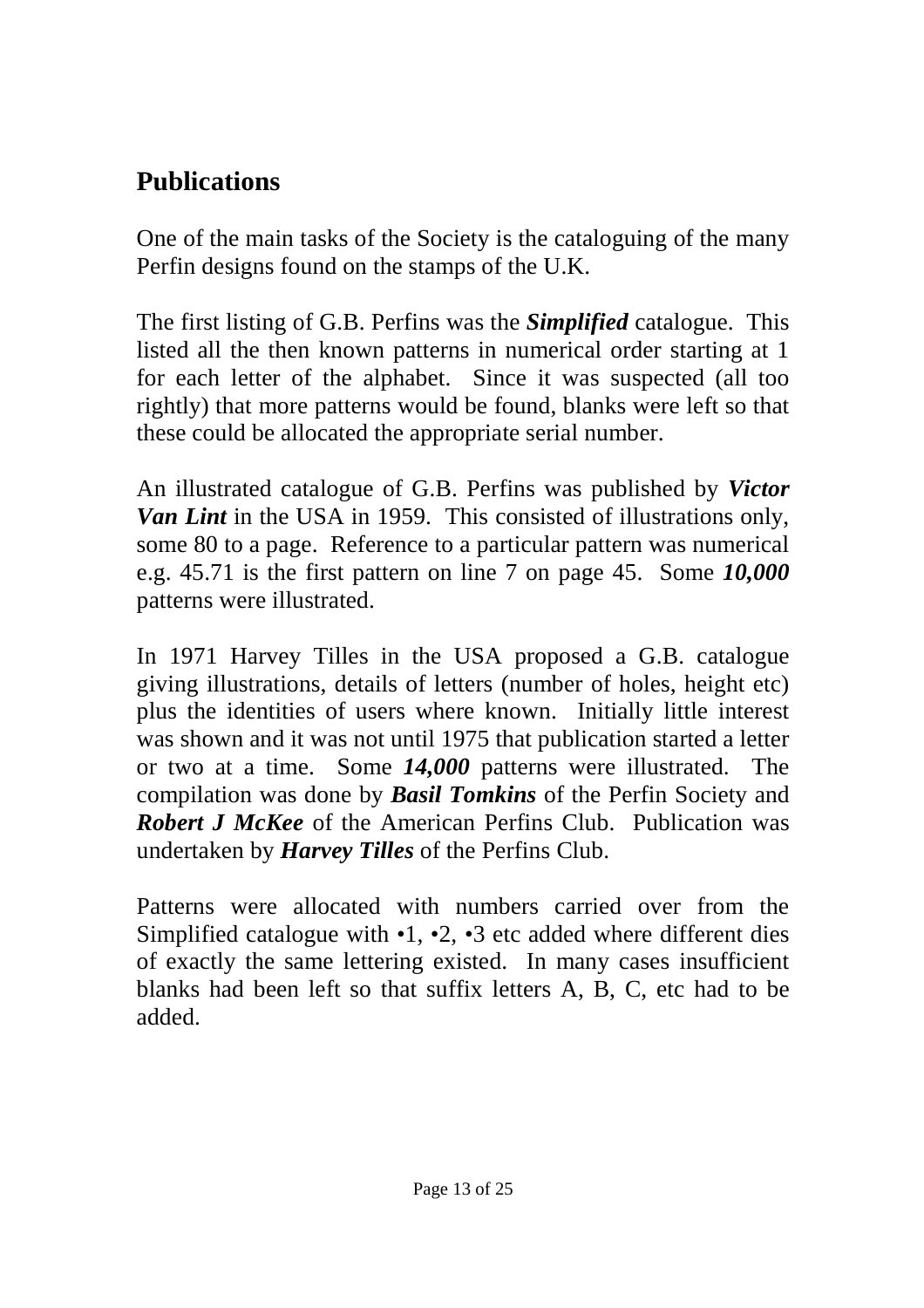By 1985 many additional dies had been discovered so that a new listing was highly desirable. Since the identities (see later) were already catalogued separately it was decided to publish the *Edwards* catalogue of illustrations only. This was started in 1986 by Tony Edwards, continued by Roy Gault in 1989, and finally 'completed' in 1992. It eventually contained some *15,000* dies. A much improved numbering system based on the Tilles Catalogue Number was introduced, allowing scope for many new dies while maintaining alphabetical/numerical order.

The increased interest in perfins resulted in an increase in the number of known patterns to some *21,452*. While this could be coped with by adding additional pages, as was indeed done for some time, it was agreed that a new edition was desirable. This task was undertaken by Roy Gault, and called "*The New Illustrated Catalogue of G.B. Perfins*". Now 'complete' in paper form, it was issued a letter at a time in two versions. The first was illustrations only, and the second had illustrations plus information such as the user's name, and address, business, period of use, etc.

The electronic masters were updated (Project 610) and the resulting '*Gault Catalogue of G.B. Perfins*' issued in both electronic form (as part of '*Sloper* 150') and paper on 13<sup>th</sup> March 2018 to commemorate the  $150<sup>th</sup>$  Anniversary of Joseph Sloper being granted permission to perforate postage stamps with firm's initials. *Currently* the number of different patterns has reached *25,010*, involving an impressive *276,334* different die/face. An updated version is about to be released - *Sloper 154*.

Another task of the Society is the listing of "*Identities*" i.e. the names of the users of the individual Perfins. This was undertaken by Basil Tomkins in 1982 until his death in 1984. Tony Edwards took this on until 1988, since when Roy Gault has produced it in addition to the Illustrated Catalogue. An updated *12th Edition* of '*Tomkins*' will be included in the electronic release ('*Sloper 154*').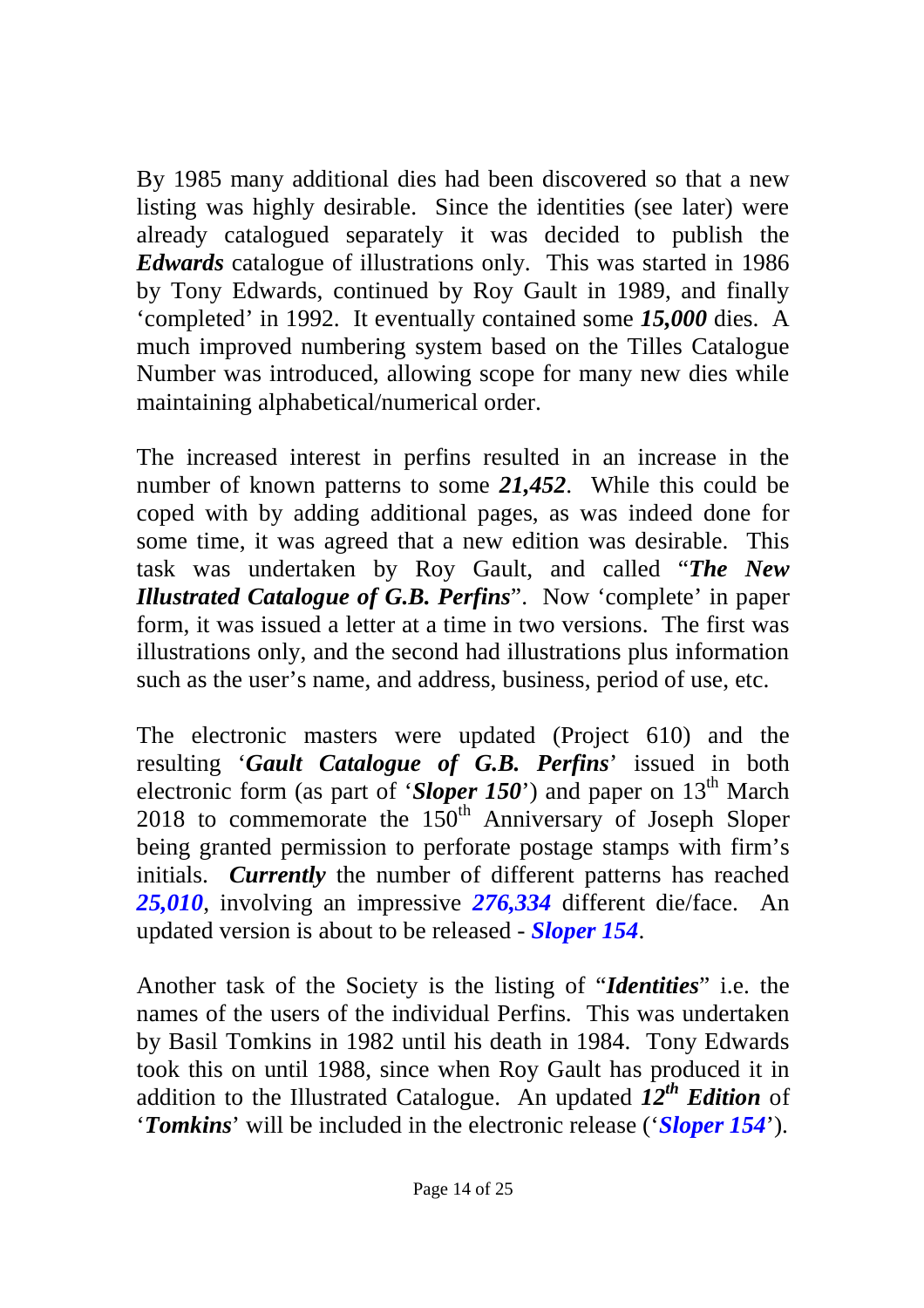Any New Identities reported to the Catalogue Editor appear in the 'New Identity' section of the Bulletin, along with an acknowledgement of who made the contribution. This practice started in late 1970, and to date over **250** different individuals have contributed information. However, from *1 st January 2021* this practice will cease (to save costs and paper!), instead it will be placed on the Perfin Society website, downloadable in pdf format.

Some have submitted just a single new user, whereas others seem to have made a career out of it! The following short-list shows the tallies for those with 100 or more new identities.

|                         |                             | <b>New Ids</b> |
|-------------------------|-----------------------------|----------------|
| $\mathbf 1$             | <b>Rosemary Smith</b>       | 2,408          |
| $\overline{2}$          | <b>Roy Gault</b>            | 1,384          |
| $\mathbf{3}$            | <b>Stephen Steere</b>       | 880            |
| $\overline{\mathbf{4}}$ | <b>Maurice Harp</b>         | 778            |
| 5                       | <b>Jeff Turnbull</b>        | 657            |
| 6                       | <b>Dave Hill</b>            | 532            |
| $\overline{7}$          | <b>John Nelson</b>          | 503            |
| 8                       | Keith Rymer Young (ob 1982) | 461            |
| 9                       | Reg Powell (ob 1991)        | 338            |
| 10                      | Arthur Smith (ob 1997)      | 227            |
| 11                      | <b>John Mathews</b>         | 217            |
| 12                      | Peter Maybury (ob 2020)     | 195            |
| 13                      | <b>Robert J McKee</b>       | 164            |
| 14                      | Bert Johnson (ob 1994)      | 147            |
| 15                      | <b>Ron Mills</b>            | 109            |

Currently *15,718* of the *25,010* recorded G.B. Perfin dies have either a positive or suspected user (i.e. *62.8%*).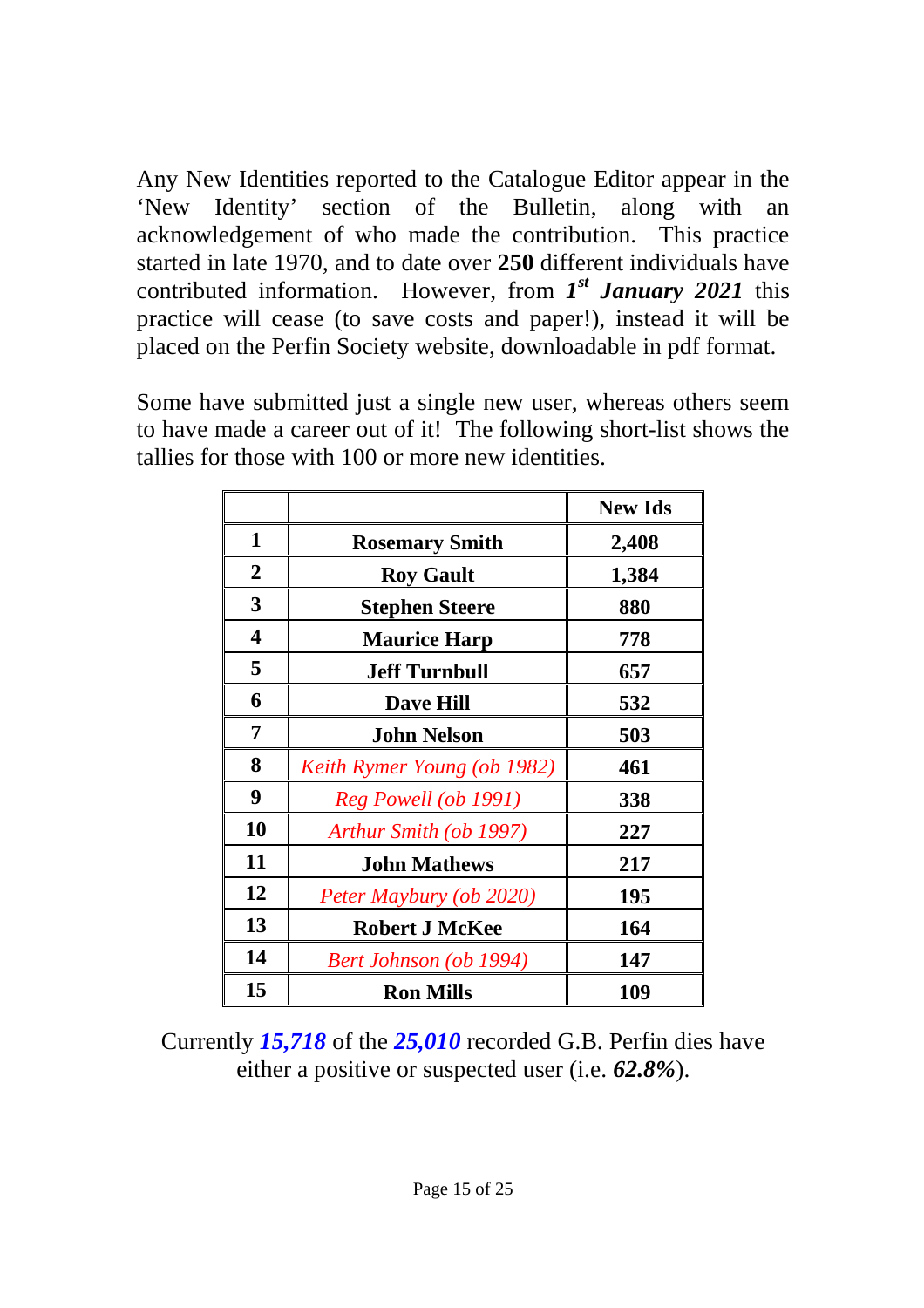Several specialised catalogues have been produced over the years, some *early* examples of which are:

- Railway Perfins Ron Bowman.
- GB Official Perfins Mary Thornton, subsequently revised and enlarged by Tony Edwards & Betty Lucas.
- Sloper's Wartime Provisionals Roy Gault.
- Hospital Dies Ian Hamill, Kevin Parkhill, Stephen Steere, and Roy Gault.

#### **Recent publications not mentioned elsewhere include**:

- A catalogue of King George V '*Silver Jubilees*', originally in paper form - 4<sup>th</sup> Edn available on the 2022 Sloper 154 'Twister'.
- The 4th Edition of King George V '*Seahorses*' (electronic only) - available on the 2022 Sloper 154 'Twister'.
- A new 2nd Edition of the *Irish Catalogue* released in 2022.
- Electronic release '**Sloper 154**' Twister **-** containing:
	- 1. The '*Gault Catalogue of G.B. Perfins*'.
	- 2. '**Tomkins**' Identities Catalogue 11<sup>th</sup> Edition.
	- 3. Website Project '*G.B. Stamps known with Perfins*'.
	- 4. A Bonus Sloper records by Maurice Harp.



The '**Sloper 154**' Black Twister will be released **13th March 2022**.

#### **Publications in the pipe-line include**:

- A complete update for the Line Engraved Catalogue.
- $\cdot$  A 2<sup>nd</sup> Edition of Ron Bowman's Railway Catalogue.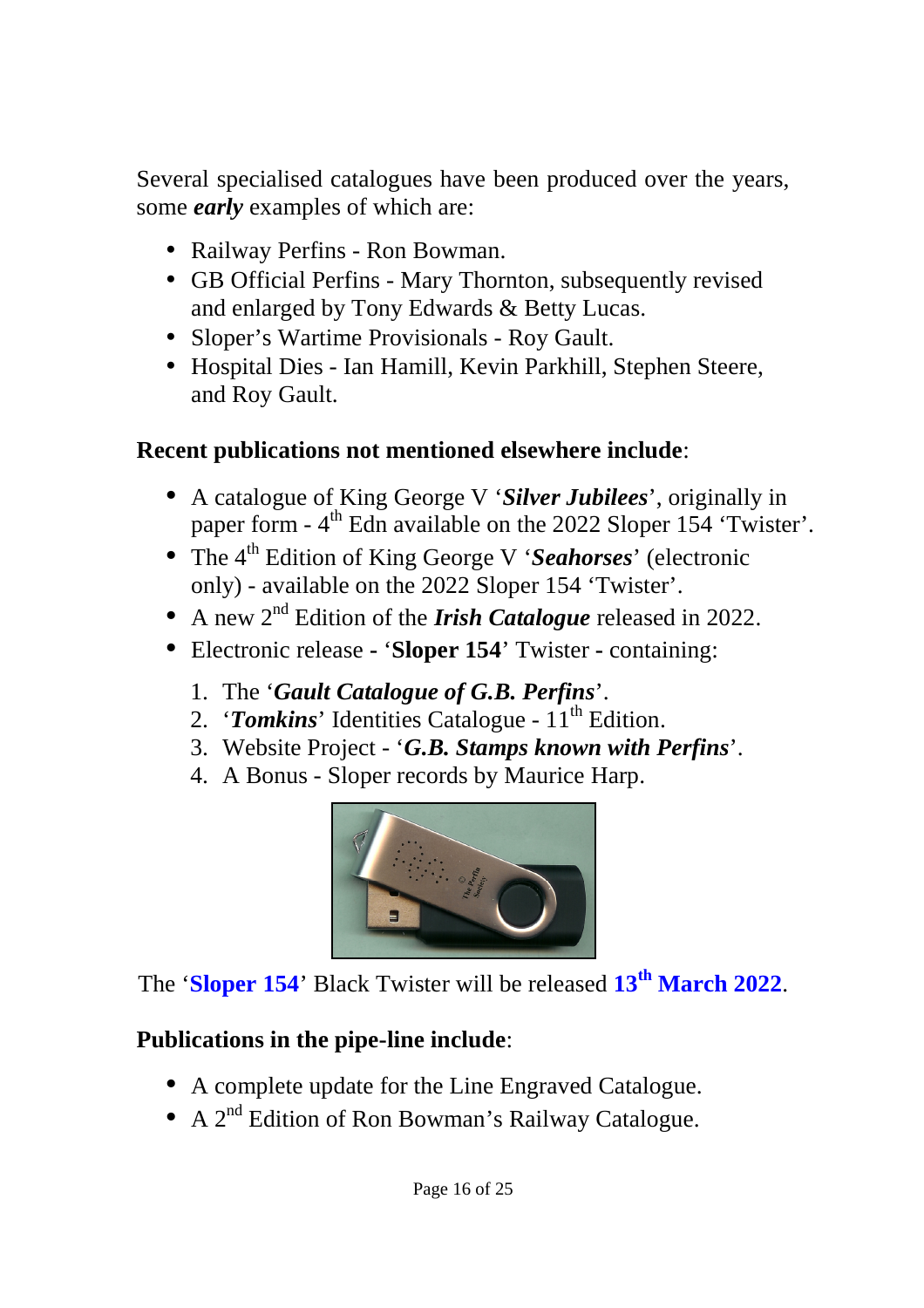# **The Perfin Society Website**.

From 2001 the Perfin Society has maintained a Website [\(www.angelfire.com/pr/perfinsoc](http://www.angelfire.com/pr/perfinsoc)) allowing the work of the Society to be viewed by a worldwide audience. The site has been developed over the years so that a great deal of information can now be accessed electronically via the home page.



The webmaster is currently engaged in transferring information from the 'old' to the 'new' website.

This website was replaced in 2021 with<https://perfinsoc.org.uk>



- $\blacksquare$ **Articles** - A selection of Bulletin articles showing the wide range of topics covered by a variety of contributors.
- **Exhibits** A recent addition which currently shows twentytwo different Perfin exhibits submitted by six members.
- **Auctions** Results from 2007 onwards, usually with prices realised.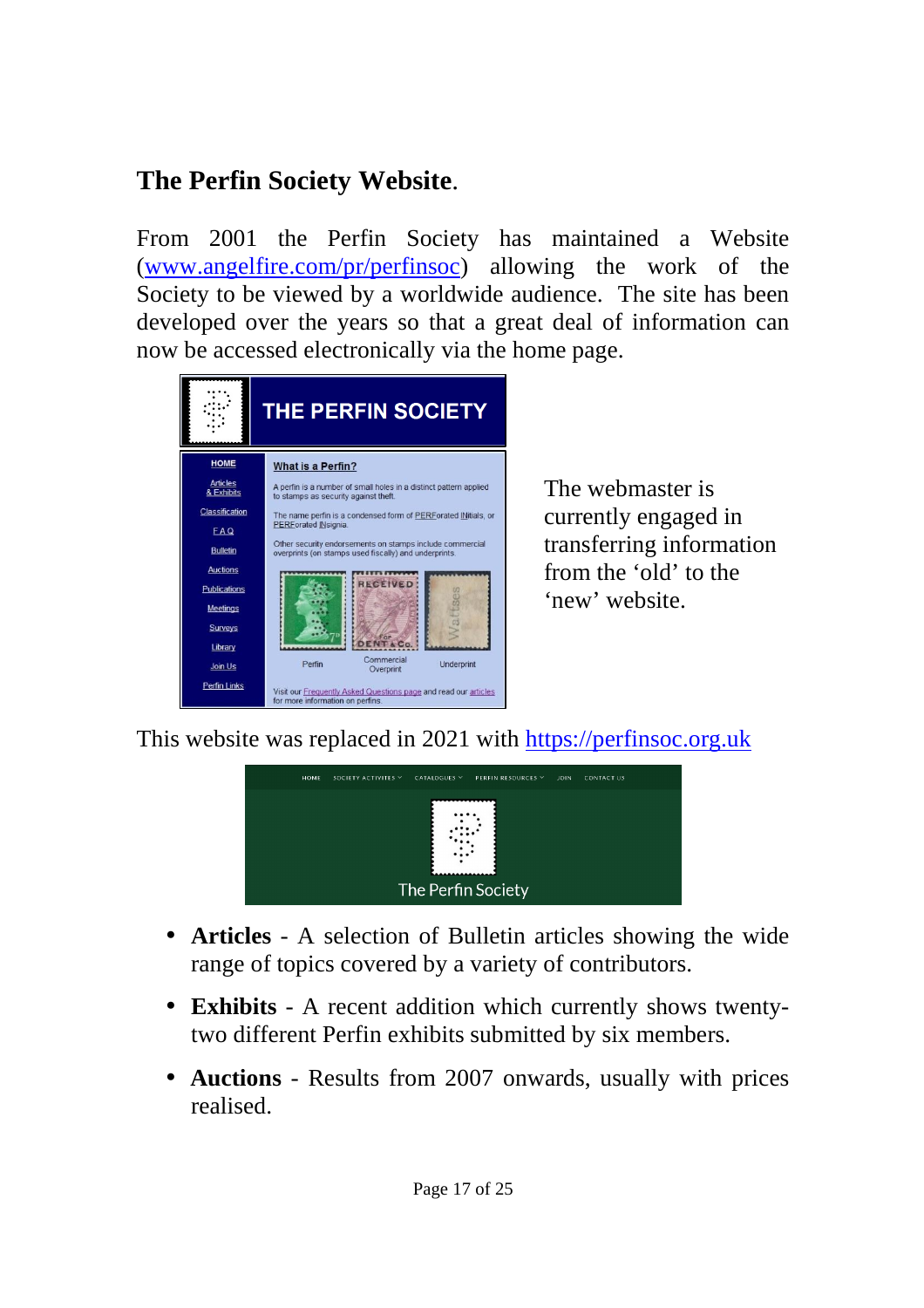**Publications** - Prices & Postage for the 'Gault Catalogue of GB Perfins' and 'Tomkins', both released on the new 'Sloper 154' electronic release, as well as other Society publications.

#### **On-line Catalogues**

- Foreign Bill & Contract Note Stamps (Jeff Turnbull).
- 1d & 6d Inland Revenue Stamps (Jeff Turnbull).
- Telegraph Stamps (Jeff Turnbull).
- G.B. & Ireland Official & Crown Circle Perfin Cancels (Jeff Turnbull).
- India (including Indian States, Pakistan & Burma), Malaya, and Ceylon & Sri Lanka (Jeff Turnbull).
- South Africa Provinces & Union (Jeff Turnbull).
- Finland, Gibraltar, and Malta (Roy Gault)
- Perforated Postal Stationery (Rosemary Smith & Maurice Harp).
- Newspaper & Parcel Delivery Perfins (Jeff Turnbull & Maurice Harp).

#### **Surveys**

- Sloper Wartime Provisionals (Roy Gault).
- Machins Perfinned (Barrie Williamson).
- G.B. Stamps known with Perfins (Roy Gault).
- Stamps not recorded Perfinned (Alastair Walter).
- Braham Study (Roy Gault).
- **Library** We now have scans available in pdf format of a large number of library items accessible by either Subject or Library Number. There is also a list of Books and Catalogues covering Great Britain and other countries.
- **Perfin Links** are provided for:
	- Other Perfin Clubs & Societies, Perfin Sites, General Philatelic Sites, and Resources.
	- On-line Catalogues & Perfin Exhibits.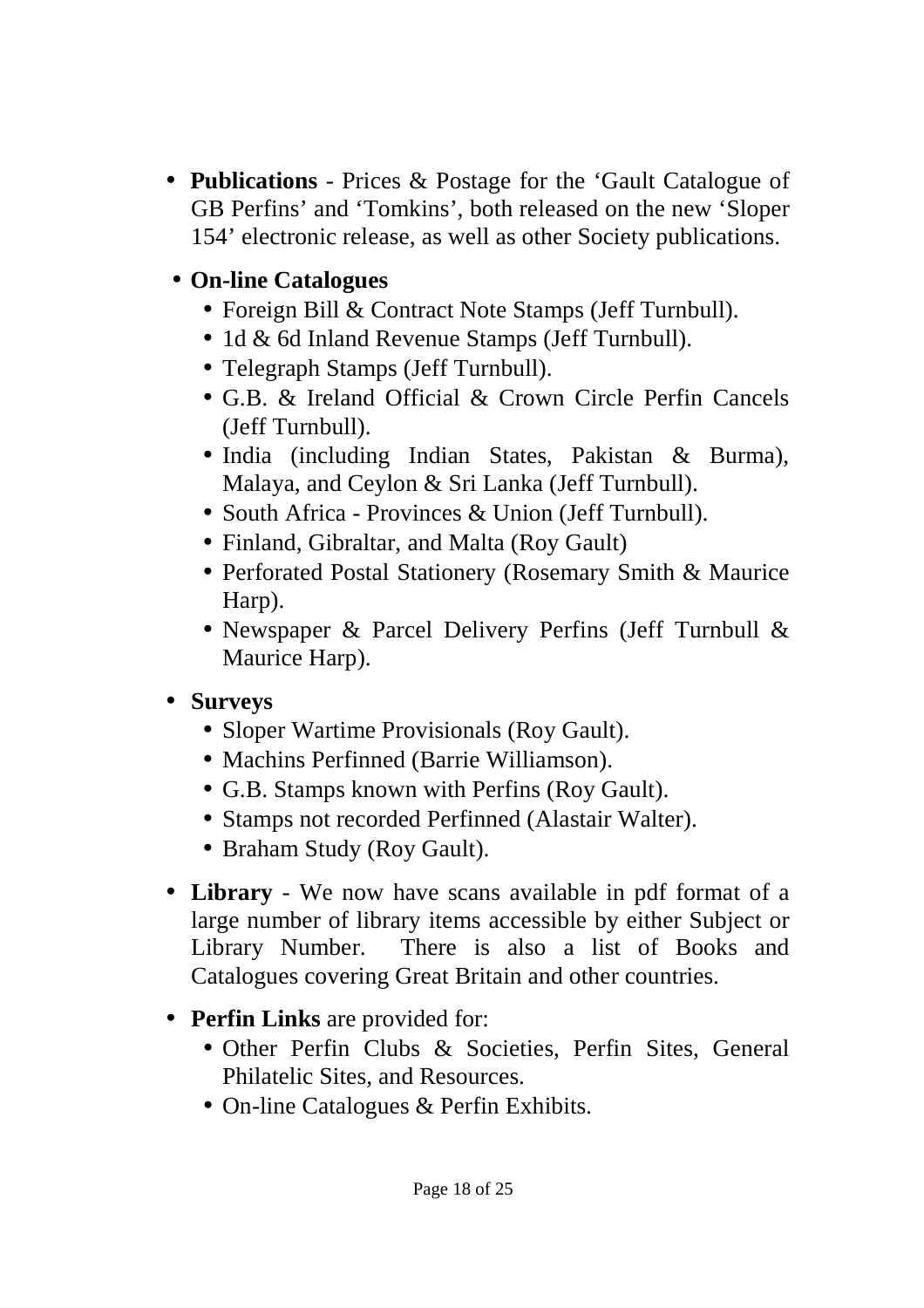# **Perforators used by the Society**.

Perfins were intended as a security measure against the theft of postage stamps, they were not intended for publicity. Indeed, in Victorian times the British Post Office forbade (though ineffectively) the use of full names.

The purist deprecates the use of perfins by individuals of the Society since the security aspect must be negligible. However, the majority of members agree with the use of a perforator by the Society and the "SEPS" model was purchased in 1964 from Baddeley Bros in London for £9 15s 0d, and used to perforate stamps used to mail Bulletins. Members could also have their postage stamps perforated for their own personal use. The first day of use was on *31st October 1964*.



At the London meeting in November 1983 we became known as "The Perfin Society" and the "SEPS" perforator became obsolete.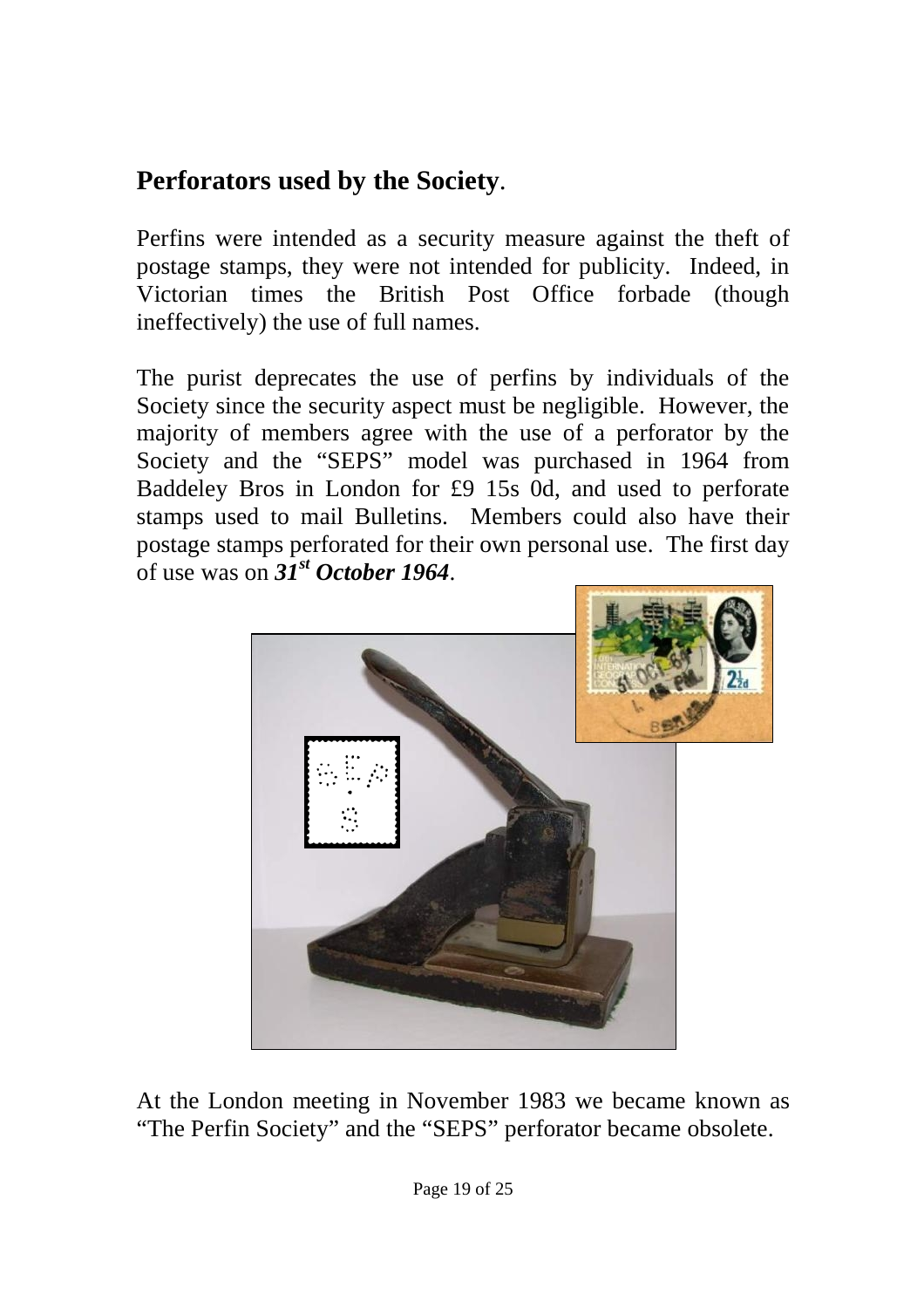Thanks to the good offices of member Peter Day\*, his perforator, consisting of a "PS" in Monogram form, was offered on loan to the Society.

\* Perfin Society Auctioneer 1979-1986.

The story of Peter's perforator, which appeared in Bulletin  $(N^{\circ})$ . 209, February 1984), is reproduced here.

*The recent change of name to the Perfin Society has meant that the "SEPS" Perfin die has become redundant. It was pointed out to me that the perforator I own and had used until recently for a small business registered in the name of Peter Stannard (a nom de plume used by myself for many years for writing magazine articles and derived from the maiden name of my mother), would make a perfect die for the new Society initials. I readily offered exclusive use of it to the Society and from 1 st January 1984 this has been accepted as its new role.* 

*The perforating machine is a hand operated single-die one, dating probably from the turn of the century. Its black surface is enhanced with sprays of gold foliage in a style my wife refers to as 'early Singer sewing machine'. It came to me as a birthday present, having been found in an antique shop in Chichester in 1978. Its original users are unknown and its original die (shown in Fig 1), which being too wide for definitive stamps means that it was probably employed as a cheque perforator and not for any philatelic application.* 

*The purchaser, a tool-maker by trade, carefully removed the ampersand and small 's' pins to form the 'new' die "PS" in a monogram (shown in Fig 2) before presenting it to me. Having given me also the original pins, the machine could, if so desired, be restored at any time to its original die.*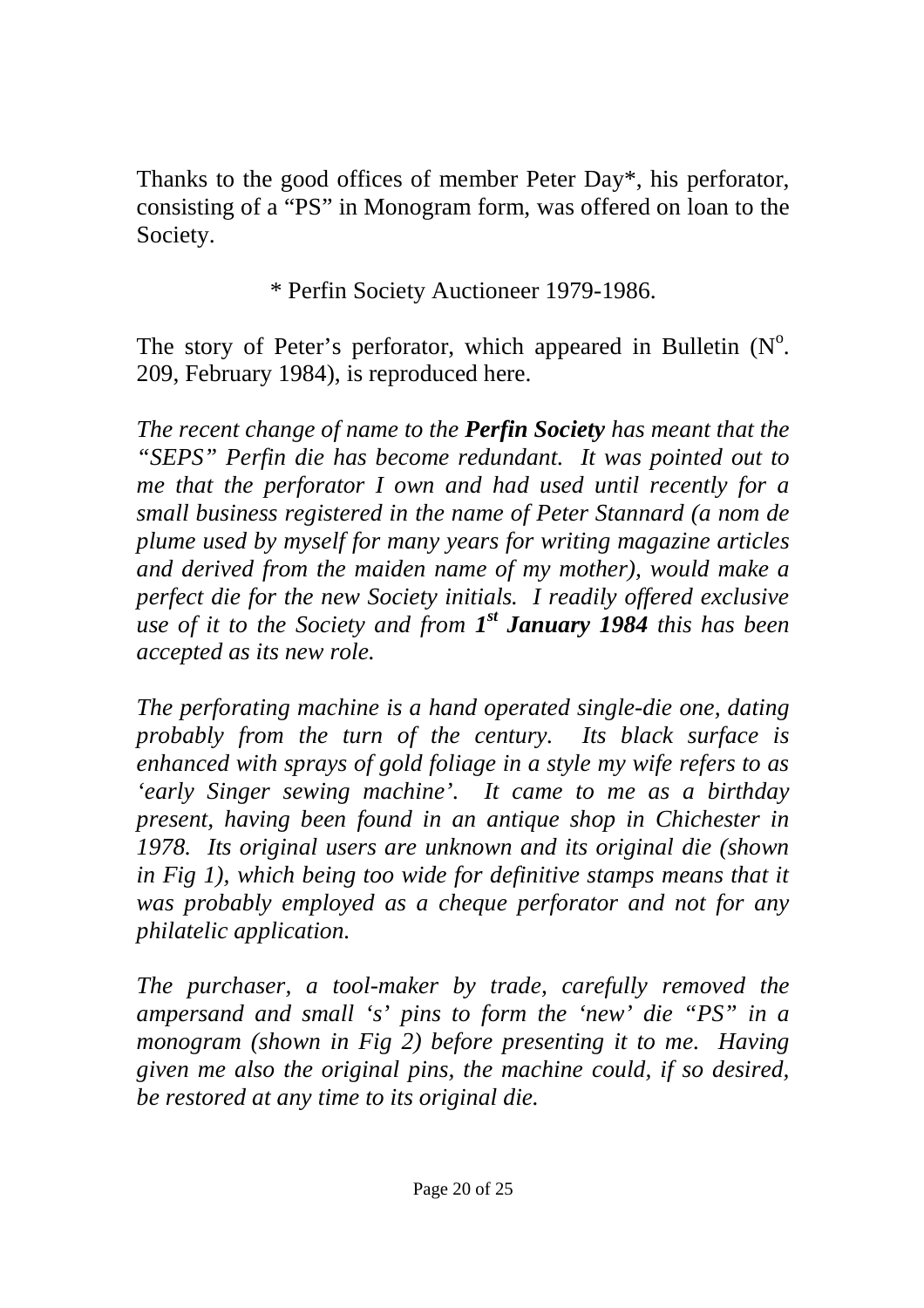*It will be nice to see it in full use again, this time exclusively for Society business or for perforating stamps for Society members (preferably commemoratives). Being a single-die machine, as was the "SEPS" perforator, it will only handle single rows of stamps unless one is prepared to accept inverted perfins by folding the stamp sheet.* 



Peter relinquished his post as Perfin Society Auctioneer in 1986 and soon after sold the perforator (complete with the loose pins!) to Roy Gault, who still uses it to this day.

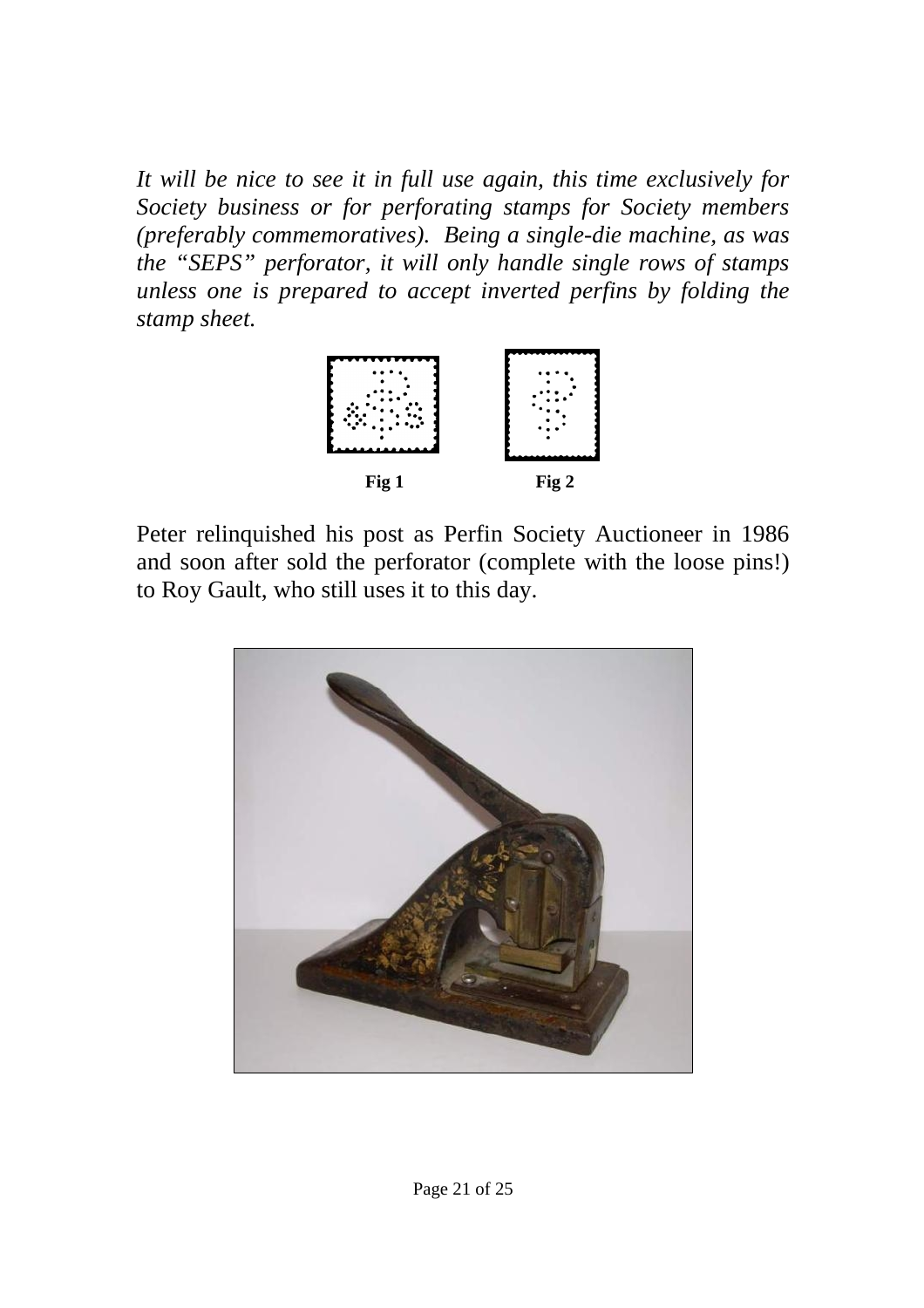# **Membership**

*Since the modest beginning with 28 members there has been a steady increase to the present 350 (in May 1998)\*. This growth is partly due to introduction by existing members and partly to the appearance of articles on perfins in the philatelic press which usually result in a few new members.* 

*Although the Society's main concern is the study of the perfins of the U.K., we have a considerable number of members from overseas.* 

*In conclusion it may be well to remind members of the debt they owe to our officers and others who run the Society.* 

*Michael Rucklidge* 

*May 1998* 

Please note …

\* A peak of *358* was reached at the end of 2003.

The current figure, as of *1 st January 2022* is *286*.

A graph of the rise of the Society follows …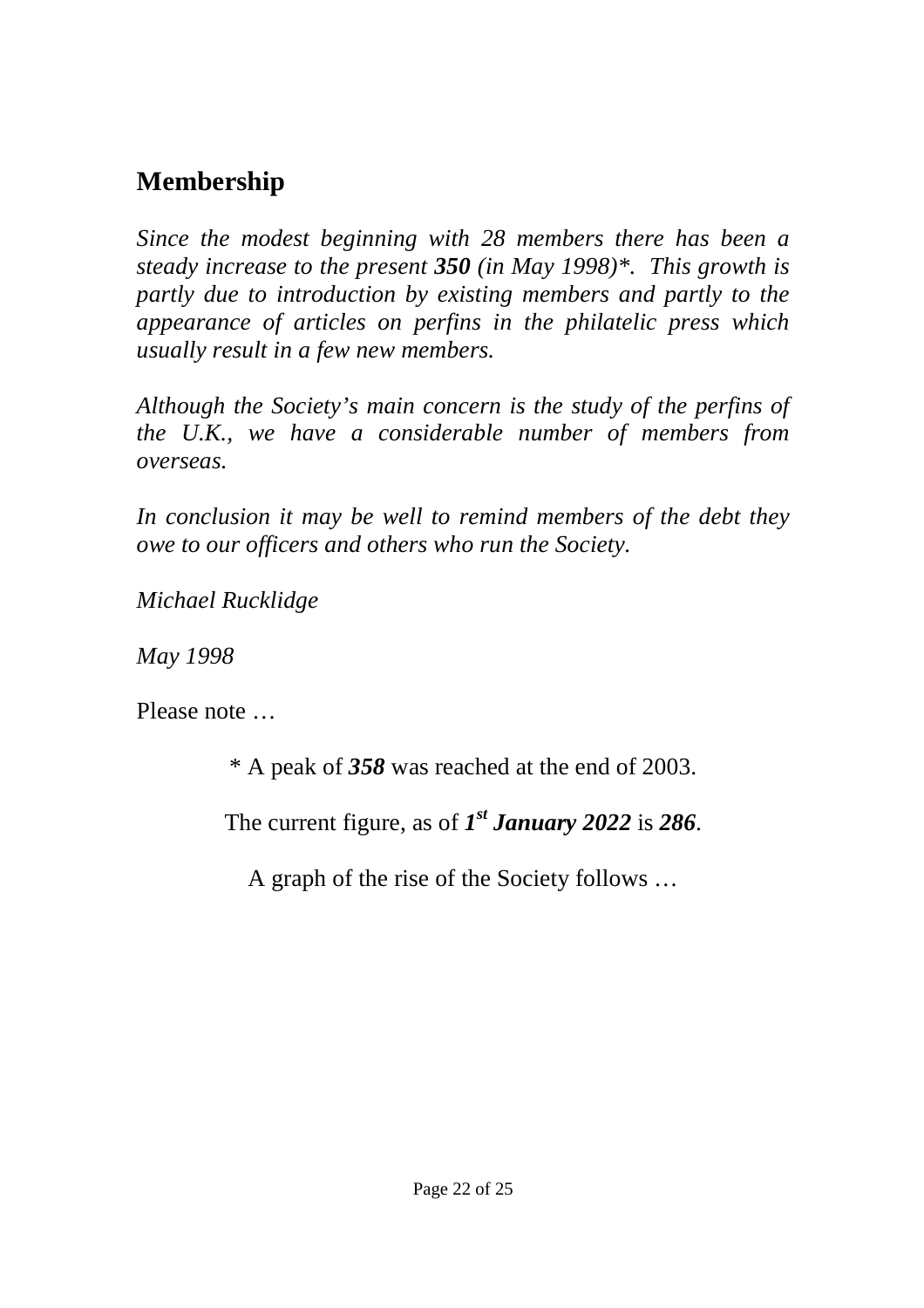Excluding organisations etc., the total number of Perfin collectors who have ever been members has reached **1,462**.

In passing, there was originally a limit imposed of **175** 'Active' members at any one time, although this restriction was lifted sometime around 1983. There is no restriction today.



We start **2022** with an active membership of **286**.

The make-up of the *Active Membership* comprises collectors living in the **U.K.** (174 - 60.8%), **U.S.A.** (22 - 7.7%), **Canada** (12 - 4.2%), **Netherlands** (11 - 3.8%), **France** (10 - 3.5%), **Denmark** (7 - 2.4%), **Australia** (6 - 2.1%), **Germany** (6 - 2.1%), **New Zealand** (6 - 2.1%), **Belgium** (5 - 1.7%), **Spain** (5 - 1.7%), and elsewhere (22 - 7.7%).

The **U.K.** contingent comprises:

**England** (151 - 88.8%), **Scotland** (10 - 5.9%), and **Wales** (9 - 5.3%).

The overall **Male/Female** split is 93.0%/7.0% (266/20).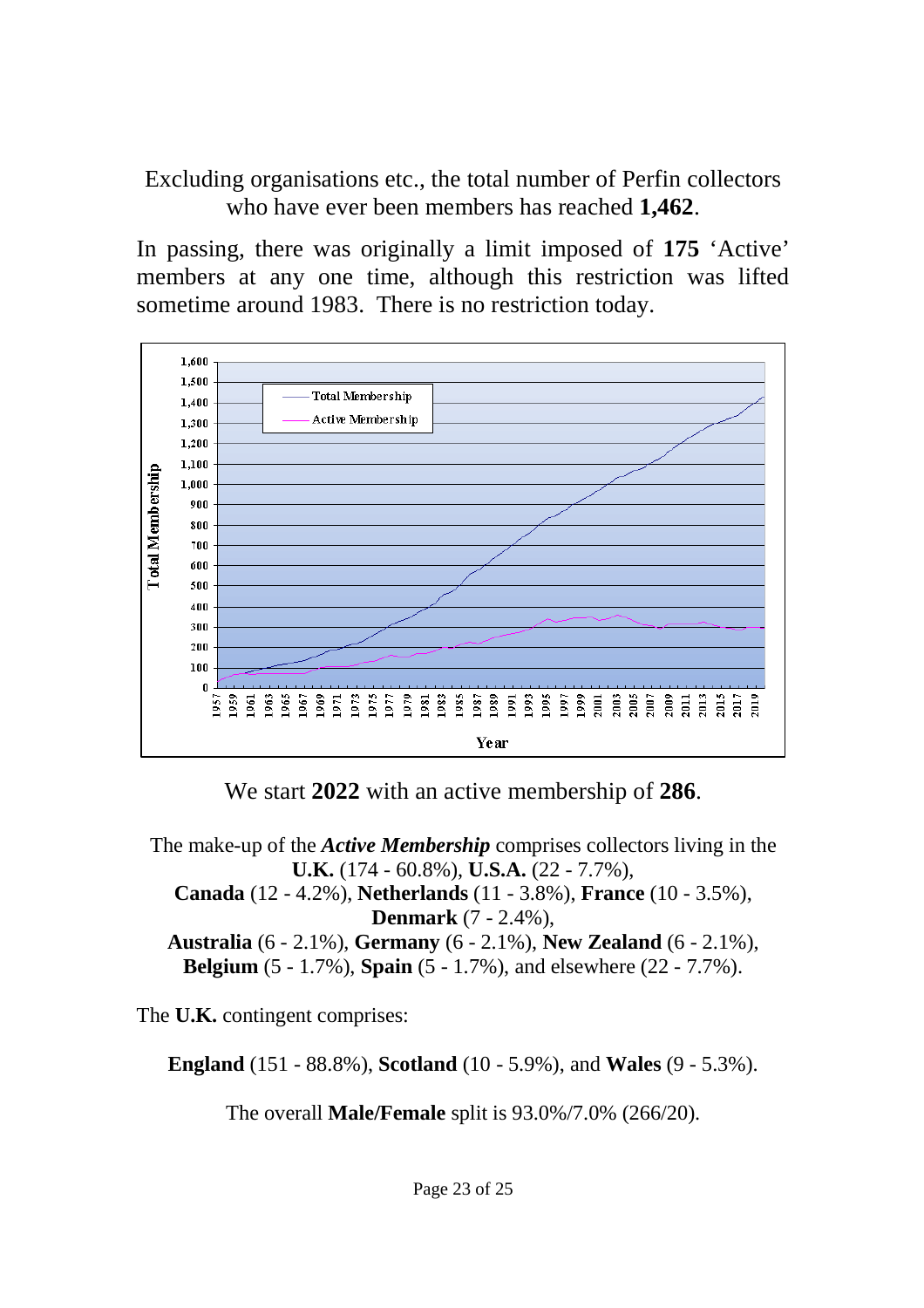

Distribution map of UK members based on Post Codes.